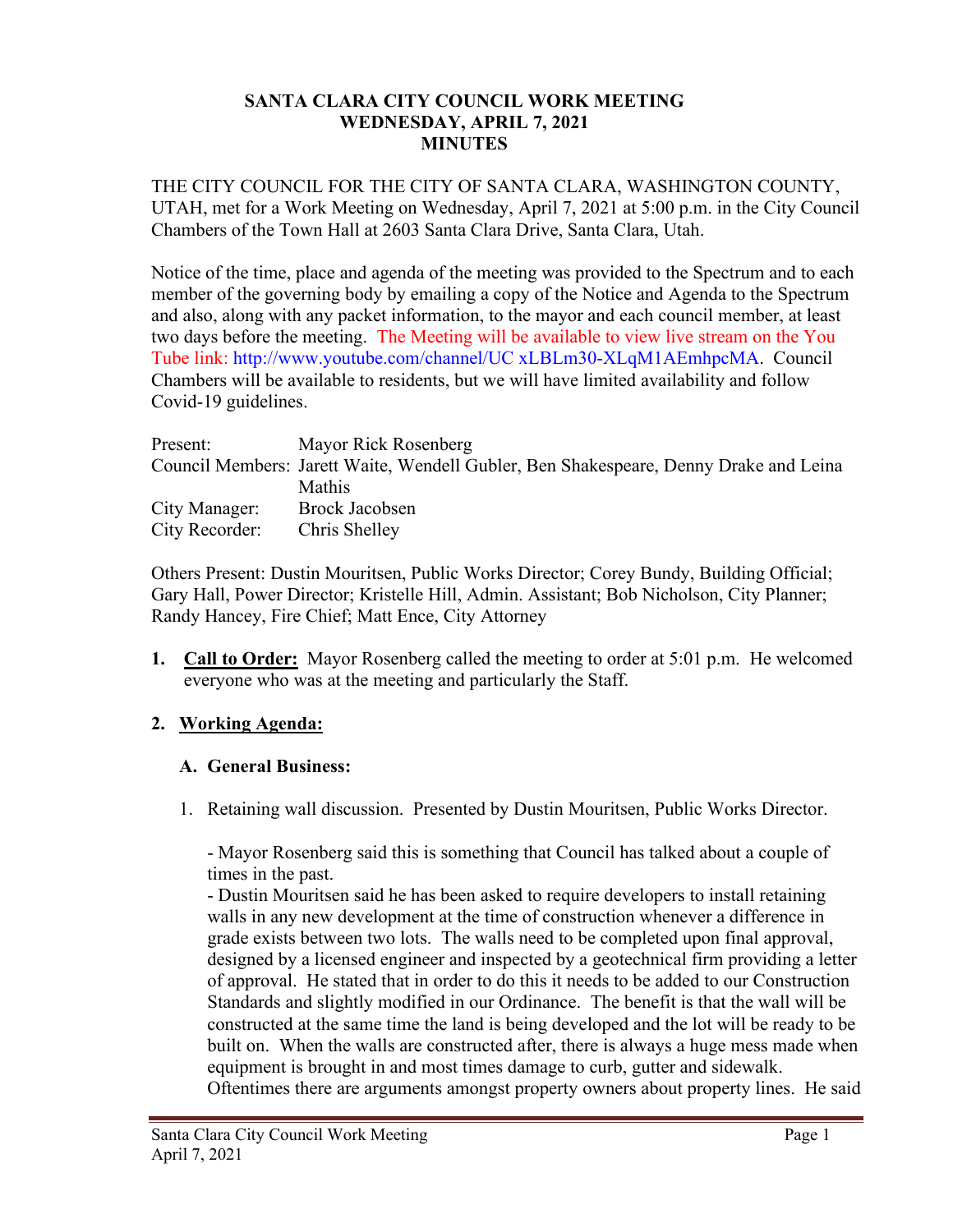there will also be the benefit no inspections by the City and relieving the City from any liability. He stated that the residents complain about the mess that is created when walls are built after the development is in place. He said the proposal of the addition to Construction Standards is on Page 2: "When a difference in grade exists between adjoining properties a retaining wall shall be constructed subject to the specification of ordinance 17.28-Walls, fences and hedges and the ordinance17.80 HP Hillside Protection Overlay Zone. Retaining walls shall be located entirely within the limits of the uphill property. Retaining walls separating properties shall be constructed and accepted prior to recording Final Plat or upon posting a bond for the retaining wall with the city. The City shall require developer to install retaining walls at any grade change between lot lines. Retaining walls shall be designed by a licensed engineer in the State of Utah and inspected by a Geotechnical Firm. A letter of final inspection must be submitted to the City upon final approval." He said that the Ordinance included, the 17.80.40, it will get more into detail of what we are going to require. It says, "The purpose and the intent of establishing development standards for retaining walls is to insure that retaining walls are structurally sound and are not visually intrusive. The location of retaining walls, privacy walls and fences along with their proposed heights, materials and colors, shall be shown on the grading plan and concept plan. All retaining walls, privacy walls and fences shall be located within the maximum limits of disturbances for each lot or parcel." He said at that time during construction when construction drawings come in for us to redline that is when we can look at what height the wall would need done, what material they are going to be using, if we want decorative and all those options. He said the last thing would be in the other ordinance, Ordinance 17.28.032, Retaining Walls; the change is: "Difference in grade will need to be changed to say a retaining wall SHALL be constructed instead of MAY be constructed".

- Mayor Rosenberg said we have talked about requiring this when the grade separation on the lots was 3 ft or greater. He asked if that was still what we want or do we want it on any grade separation like it is written.

- Dustin Mouritsen said we see a lot of them go in under 3 ft. He said a 12 in. retaining wall can be done with diamond block if need be. He said that is definitely something we can toss around. He stated that he likes the option of being able to say that we need them because we may have developers wanted to bend one way or the other.

- Ben Shakespeare said the question he has is on the engineering. Right now we require engineering on greater than 4 ft. Is there going to be something that states that? - Dustin Mouritsen said that in the ordinance it does. It already states that. He said it gets into greater detail on the Ordinance 17.80.40.

- Denny Drake said we are getting some bigger lots, larger lengths. Is that maximum length going to be a problem, the 200 ft. maximum length on some of these lots that are 2 acres and 3 acres, as far as the length of the retention wall?

- Dustin Mouritsen said it could be and we could change that also.

- Denny Drake said he would think whatever is necessary is what we need to have and where we are creating some bigger lots there may be a time when that 200 ft. length should be extended.

- Dustin Mouritsen said we could just take out the 200 ft.

- Denny Drake said he would think that whatever is adequate.

- Ben Shakespeare said he likes the idea of retaining with the developer. It will be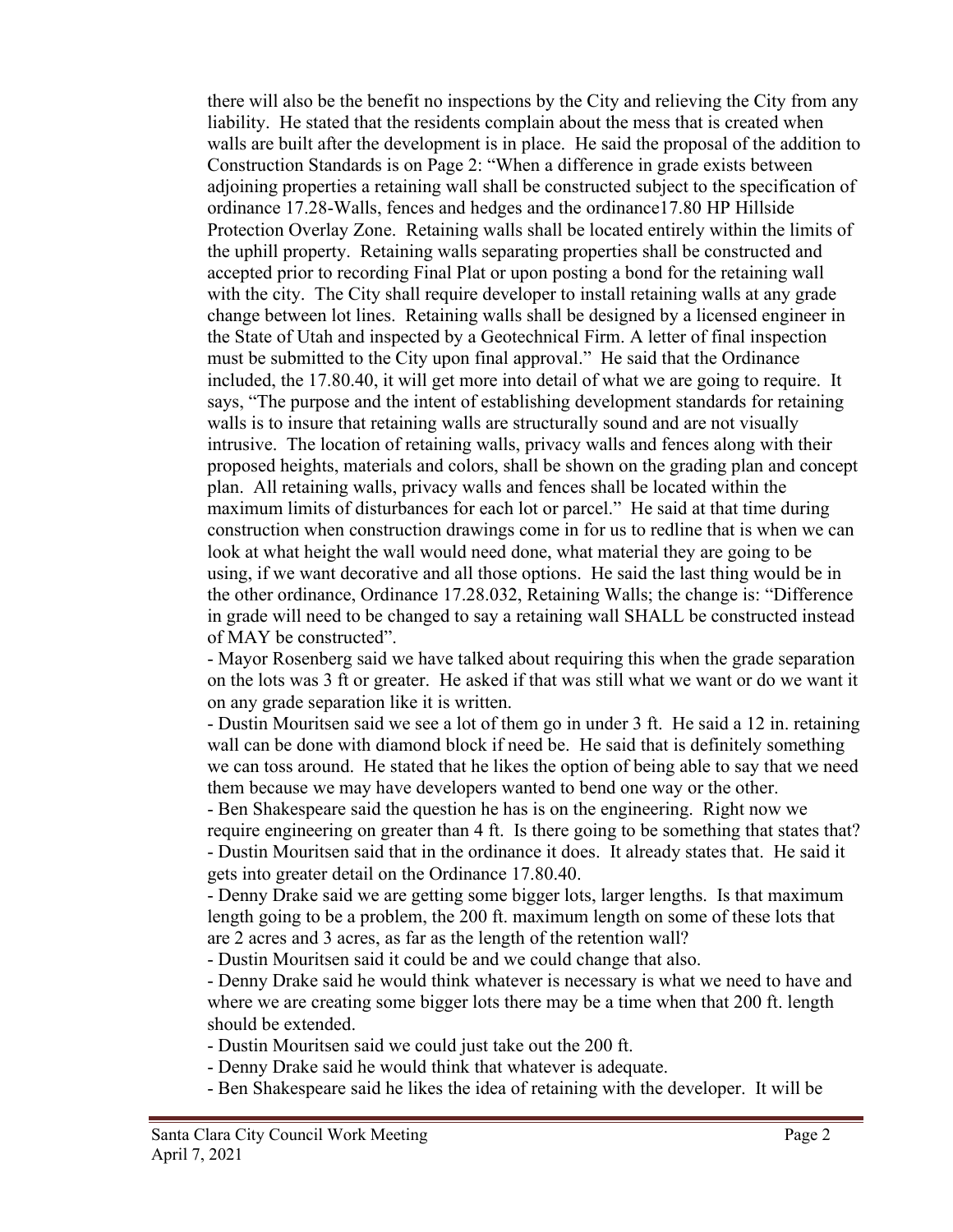consistent. It will be expensive but that expense will be paid by the consumer.

- Denny Drake said this helps to eliminate a lot of the issues of who this falls on.

- Dustin Mouritsen said all those calls went to the City and the mess that is created is a problem.

- Mayor Rosenberg said so we are going to require walls on any grade separation so we are basically going to have a side yard retaining wall on every lot that is built. - Dustin Mouritsen said he thinks that we need to be able to during the overlook of construction drawings when they first come in determining that then.

- Mayor Rosenberg said the minimum street grade is .5% so that is going to result in at least a half a foot separation on every lot so the way it is written right now that would require a 6 in. retaining wall on every lot be built at the time of development but the landscaping and the other stuff isn't done yet.

- Matt Ence, City Attorney, said that the way the ordinance reads right now it actually excludes rock walls that are less than 4 ft. in height from the definition of retaining wall. The way it is currently written if we say "retaining wall shall be constructed" instead of "may be constructed" that will only apply to rock retaining walls over 4 ft.

- Mayor Rosenberg said but we are talking about any retaining wall. It is not just rock. - Matt Ence said that is what he is saying so if we want it to apply to any retaining wall of any type we would have to modify that.

- Mayor Rosenberg said that is what this is suggesting, any retaining wall, not just rock.

- Dustin Mouritsen said any retaining wall: concrete, diamond block or several materials that can be used. That is why the material needs to be approved by the City during the construction-drawing phase.

- Mayor Rosenberg said he is just wondering if we want to have "any wall 2 ft. or greater".

- Ben Shakespeare said he agrees. On some of these a person could create a slope that would handle it.

- Mayor Rosenberg said when the lot is designed, at the time the subdivision is developed the grade change can be eliminated at the property line where they don't need a wall. When they do a subdivision they have to establish a pad elevation on every lot and that is what we are going to be looking at to determine if a retaining wall is necessary.

- Dustin Mouritsen said there may be some cases where they can do that but we have the option to sign off on that at the time and say there is no retaining wall required because it is not enough of a slope. He said that if we put a footage in there we are still going to have a problem.

- Mayor Rosenberg said he would feel good with up to 2 ft. and any thing 4 ft. or greater has to be designed and inspected. He said he doesn't know if we have to inspect a 12 in. wall. That is just adding expense on. The engineers would do it. Those are easy ones to do but we are going to have to pay for somebody to observe it and do the design and observe so we would add cost on the homeowner for something that is not mandated by the building code. The building code is 4 ft. and above. A lot of those diamond block types of wall that you see in the smaller applications don't require engineering until 3 or 4 ft. as well. They can just be installed by the homeowner. He said he agrees that we want to get all the walls built so we aren't leaving the question going forward. He agrees that the wall needs to be completely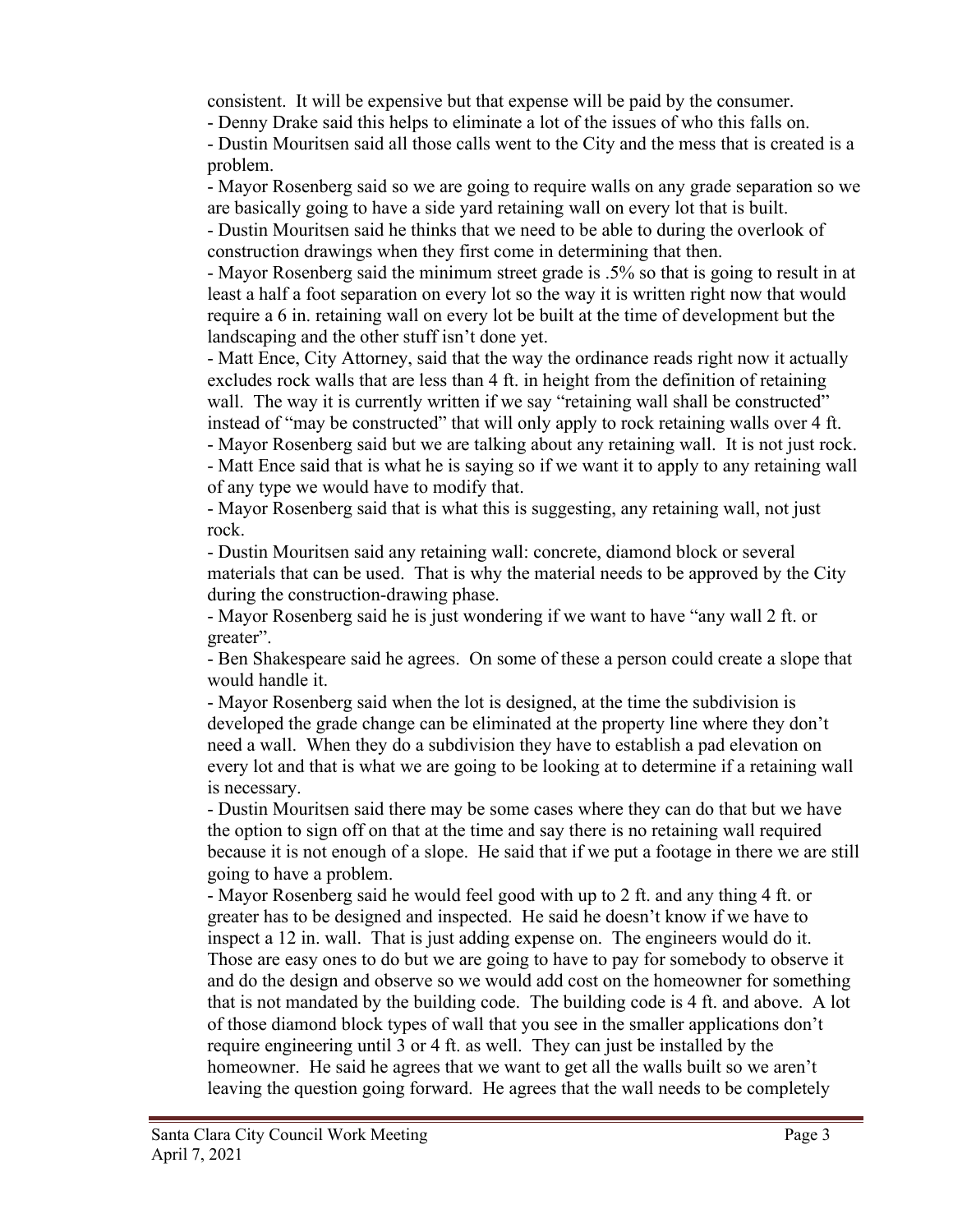located on the uphill lot. He said he thinks we ought to have a minimum wall height where it doesn't have to be shown and leave a little bit of flexibility for the developer and the builder to do some site grading. They still have to grade it so there is no separation of the lot line.

- Ben Shakespeare said that would be his other concern. If we force the developer under 2 ft. and they build it to a 2 ft. retaining wall, they can get that built to a 6 ft. privacy wall with a little bit of 2 ft. retaining underneath at the same time. He said he would rather see that "under 2 ft." pushed to where they could have that option in building privacy walls. We are not going to mitigate all disputes among neighbors. - Mayor Rosenberg said he thinks we can show it on construction plans. It can show that that grade needs to come together at the property line and then we can double check that and if they decide they want to build one in the future they can come in and do it under the wall permit. It still wouldn't require engineering if it was under 2 ft. - Denny Drake asked about the height standard. Why do we want to put a limitation on it at 9 ft? What if the slope is greater than that then the retention wall would have to be 10 or 12 ft? He said it seems we are putting limitation on ourselves and letting the limitation carry over the engineering.

- Leina Mathis said our code actually says if it is over 9 ft. it can be submitted to Planning Commission and they can review for an approval.

- Denny Drake said but that is from which level.

- Corey Bundy, Building Official, said that currently the ordinance says that we measure the 9 ft. from the lower side. Also if someone is going to raise that lower side above 9 ft. then they have to get permission from the property owner to do so.

- Denny Drake asked if there are any slopes that we are requiring more than 9 ft. - Corey Bundy said our Hillside Ordinance restricts development of walls to 6 ft. They want them tiered under Ordinance 17.80 when they do retaining walls. If they would have done those retaining walls at the height they wanted they would have been 20 ft. walls. Our Hillside Ordinance wants them broken up so we don't have these massive walls.

- Mayor Rosenberg said those were approved by Planning Commission and Council as part of the development plan. He said typically if you get much over 8 ft. they make you step it back so that it is considered multiple walls and not one wall. That is for aesthetics and for stability both. The separation is put in between.

- Ben Shakespeare said that by setting the maximum the last thing you'd want is a homeowner on a lower lot and their neighbor wants to retain 20 ft. and if there isn't a limit we allow that. This way they have to come in and get it approved. He said he thinks it is important to have a maximum that goes through the process of that. - Mayor Rosenberg said it forces them to get approved.

- Denny Drake said so we are going to have the 9 ft. height but if it is retaining more than that do we have it in our ordinance to step back and go higher, to tier it.

- Mayor Rosenberg said there is a minimum separation of 6 ft. required between the sub-walls.

- Matt Ence said the maximum for the retaining wall is 6 ft.

- Leina Mathis asked a question about the inspection. She said she understands the change in the verbiage for the design standards but the 17.28 ordinance does not require any inspections so are we also going to add that as part of that ordinance?

- Dustin Mouritsen said there is nothing in the Construction Design Standards right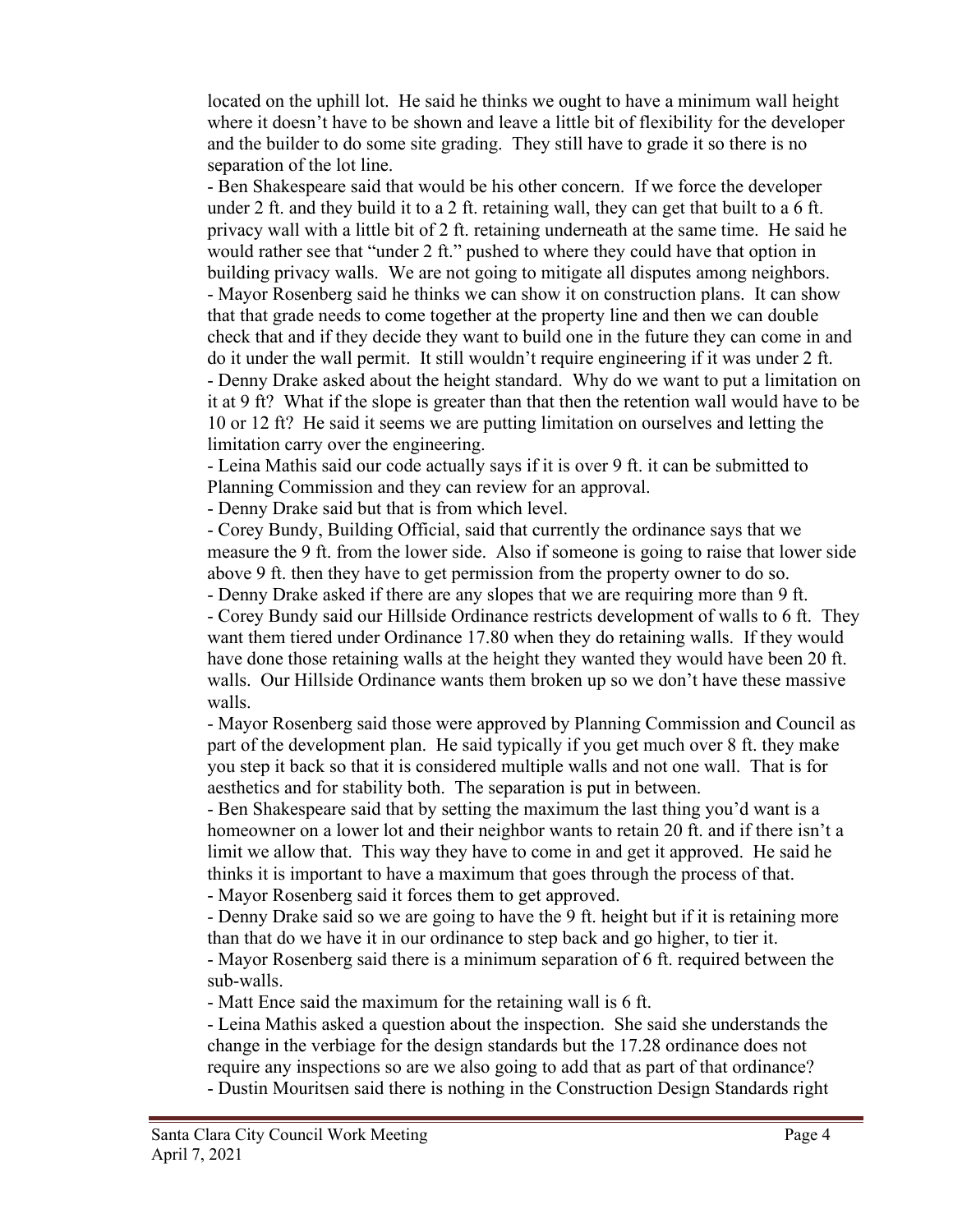now at all.

- Leina Mathis said the inspection requirement is not in the ordinance currently.

- Dustin Mouritsen said we can add it.

- Corey Bundy asked Leina if she was talking about the 17.28.030 Retaining Wall Difference In Grade.

- Leina Mathis said she was and there is no inspection required in the ordinance. - Brock Jacobsen, City Manager, said that we are talking about on the inspection side of not inspected by the City but pushing those to being inspected by the engineer for the geotech. They would do their inspection, not the City.

- Mayor Rosenberg said on that he suggested changing the geotech firm to just a licensed engineer. He said that you don't get the professional stamp with the firm. You may or may not have a professional stamp. You want the licensed engineer to be doing the stamp and preferably the one that designed it. The biggest thing is getting that compliance letter in the final inspection. There is a compliance letter that states that the construction met the design. That it was constructed as it was designed and everything that was in the design was built in accordance with that design.

- Corey Bundy said stepping back to Leina's question, if it is in the ordinance here, if it is a fence we require a permit for it so the Building Code would require the permit holder to get an inspection and the same thing with a retaining wall. It would be required to get a building permit.

- Leina Mathis said her question is under the ordinance if a homeowner is coming in because they are modifying an existing wall are we going to require an inspection and if so is it the same inspection that is going to be done by the third party.

- Corey Bundy said no, that would be done by the Building Department.

- Mayor Rosenberg said if it was a retaining wall 4 ft. or higher it would have to be engineered and a compliance inspection completed regardless if it was a subdivision or later.

- Corey Bundy said if it was in a subdivision of course we are going to go with a third party.

- Mayor Rosenberg said an engineer who designs a wall; you want to have him certify the compliance. He said to have the engineer do the compliance even on one you are doing even under the building code so that the Building Department doesn't have to go out and make those calls. He said this should be done on 4 ft. or higher.

- Corey Bundy said that will take pressure off of us. It will be a change. We will have to send out a memo so people know there is going to be a change.

- Mayor Rosenberg said that is complying with the Building Code and it will be complying with the ordinance that we put in place. If someone wants to build a retaining wall 4 ft. or higher they have to get it engineered, that didn't change, so we are just going to say to have the engineer sign the compliance letter. He said if the geogrid isn't inspected then the wall wasn't inspected.

- Corey Bundy said that for the geogrid we require the soil people to submit a report. He said they inspect the footing and retaining walls and make sure it meets the engineering but we require a report.

- Mayor Rosenberg said the geogrid is a wall. When you put the geogrid in whatever is out in the front is decorative. The geogrid is tied in to any reinforced earth.

- Ben Shakespeare said that if it is a concrete wall with rebar and footings the cities are inspecting that based on the engineering document.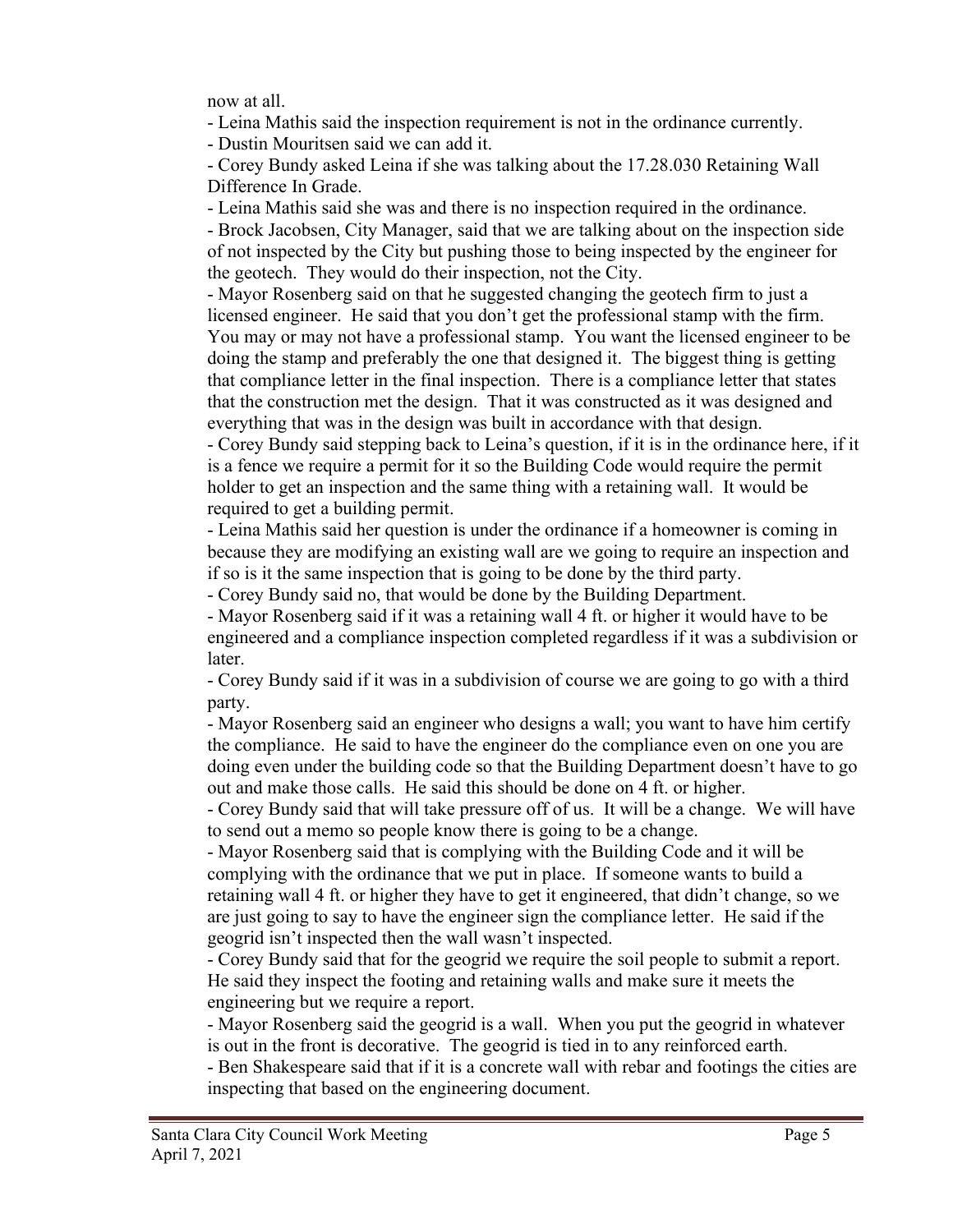- Mayor Rosenberg said that we may need to clarify it so it is written that way. He said he can see the building inspector going out and measuring the footing width and the steel placement and verifying all that with the detail that is presented but he said he doesn't know that the Building Department is qualified to do reinforced slope.

- Corey Bundy said we don't do that. We require a soil compliance.

- Mayor Rosenberg said we may want to specify that.

- Corey Bundy asked if there needs to be something written in the ordinance saying that the Building Official will do the rebar.

- Mayor Rosenberg said that this section in 17.28.032 is any wall. It needs to be spelled out there.

- Leina Mathis agreed. She said if she is a homeowner and wants to make a modification to her wall that is where she is going to go so it needs to be identified there.

- Corey Bundy said they will write something up in that section that says they will be inspected and we will spell out the way we are doing it. A compliance report for rock retaining walls is due at time of CO.

- Mayor Rosenberg said he would even require it before CO, within 10 days of completion of the wall. If we wait until CO and they didn't do it then the rest of the house will be built and landscaped and no inspection.

- Corey Bundy said we have been pretty proactive when we see someone building a wall and tell them that they need a compliance report.

- Mayor Rosenberg said he wants to avoid the condition where it gets built and they never called the geotech to come and look at it and they finish the house, the geotech won't sign off on it and they appeal to the Council to let them get their CO because they built it and at that point in time Council is probably going to give it to them. He said to get it quick. He said that during the development they can take it clear to the recording of the plat but on a single house we need to get it fast.

- Dustin Mouritsen asked if we all agreed to change it to 2 ft. and higher to the Construction Standards.

- Mayor Rosenberg said the 2 ft. gives some flexibility to do some grading on site. He said that first section applies to new development. He told Dustin to make sure the ordinance is clear that way.

2. Internet discussion. Presented by Jarett Waite.

- Jarett Waite said he wanted to review for Council the meeting that was last week and keep Council up to date with fiber for homes and the process we are going through with that. This was a Zoom meeting and there was quite a few Utopia Staff on the line. St. George City, Washington City and Ivins City had team members online. He said he represented Santa Clara City. He said this is officially called the Southern Utah Fiber for the Home Task Force and he invited Council to attend future meetings. He said there is a link to the meeting if Council wants to watch it. The Utopia Director, Roger, gave a lengthy presentation. Some of the things he talked about were: All projects since 2010 under their new format have been into the positive and no cities had to pay into the bond at all up to this point. The Utah Infrastructure Agency is who issues the bonds and does all the fiber installation. The cities have to have some sort of revenue that they can pledge for that bonding. We wouldn't take out a bond it would just be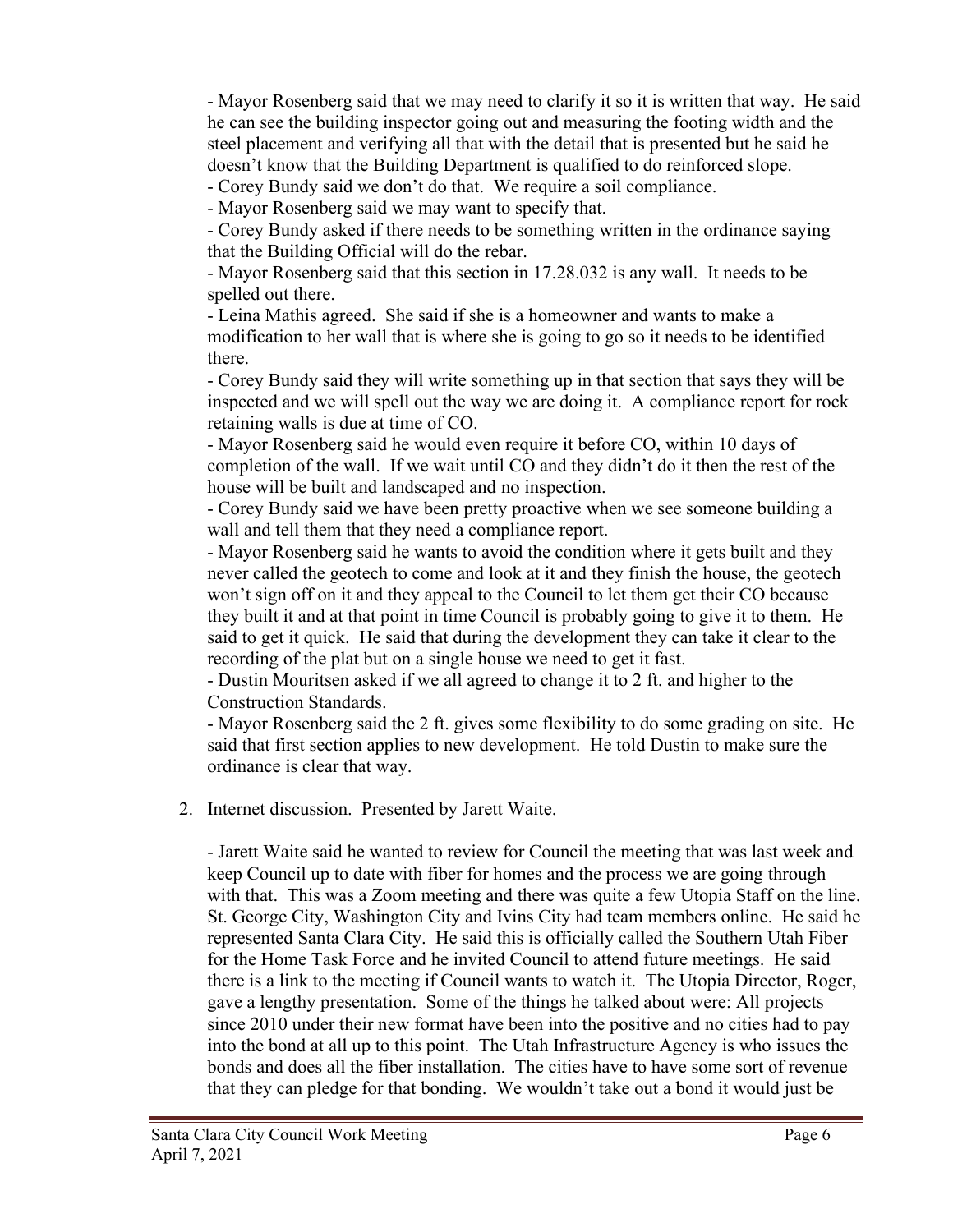whatever revenue that we pledge would affect future borrowing.

- Mayor Rosenberg asked if Utah Infrastructure Agency is a State agency. - Jarett Waite said it is. It is a governmental agency. They do all the installation, have all the employees and all the equipment and they go out for bids and do RFP's. Roger stated that we could use sales tax revenues as the backing for the bond but it gets pretty complicated so almost all the cities have just pledged their energy franchise revenue. That has been enough and that is pretty uncomplicated since that is an enterprise fund. The actual bond would be 27 years. The first 2 years are capitalized interest. If there ever were a shortfall the bond payment would be covered by subscribers. We would have to pay that but then it is recorded as an interest bearing loan and worst case scenario we would get it back when the bond was retired but most likely we would get it back as more subscribers come on over time. We don't actually lose money as a City. He said this is a really good setup. He showed two charts to Council. He said that with the current interest rates it would be down to 38.5% take rate. He said a 70% positive survey result almost always results in about a 40% actual take rate, people actually sign up. Our survey was 78%. We need 38.5% actual sign ups to never have to pay into it. Once the bond retires they are expecting their ongoing O&M for Utopia to be about \$8.00 a month so everyone's Internet price would drop by about \$22.00 once that bond is retired. One way to retire that bond quicker and get the Internet price even lower is by using American Rescue Plan funds to prepay some of that bond. He said in Santa Clara we did take that take rate down by .5% for every \$100,000 we put into it. We would not be involved at all in any of the billing or the reserve or the bond we just have to basically sign a partnership with UIA and they will handle all the billing and all the customer issues and installs. He said we will probably get some push back from some of our Internet providers in the City. They have basically had a monopoly in our City up to this point. St. George just finished their franchise agreements with TDS and he said he thinks Troy is going to work pretty hard to work with those Internet service providers to help them understand how this all works. He said he will also sit down with his friends at Infowest and TDS and explain to them how this really works. He talked about if we should be putting conduit in the ground right now. Conduit is pretty expensive right now. Roger said to let them know if something big is going in and they will go do it. They are pretty confidant that cities are going to join in this and so they will put the conduit in now. He said he thought about Solace (development) and Heritage Point and some others that are coming that we might want to give Utopia a call and let them know. He said that Monty Therber from St. George City said that this will actually save money for city departments such as Internet service for police cars. He said the one sticking point is how the governance of Utopia works. Right now Utopia is controlled by the original cities that set it up. They have a Board. St. George is going to be the  $5<sup>th</sup>$  largest city in Utah soon and for Santa Clara and Ivins to have a seat at the table is kind of concerning for such a big part of Southern Utah Internet service. Roger said they would work through that and have a subcommittee or some sort of voting process. Roger said those original cities spent millions of dollars from their own budgets to get this done and we would piggyback on. They have already built the network and have all the staff and all the equipment and now we get to jump in. Roger recognized that is an issue and we will have to work it out. He gave the Council an update as to what is next. We would sign an agreement with UIA to install fiber in our City. They said they can get the bond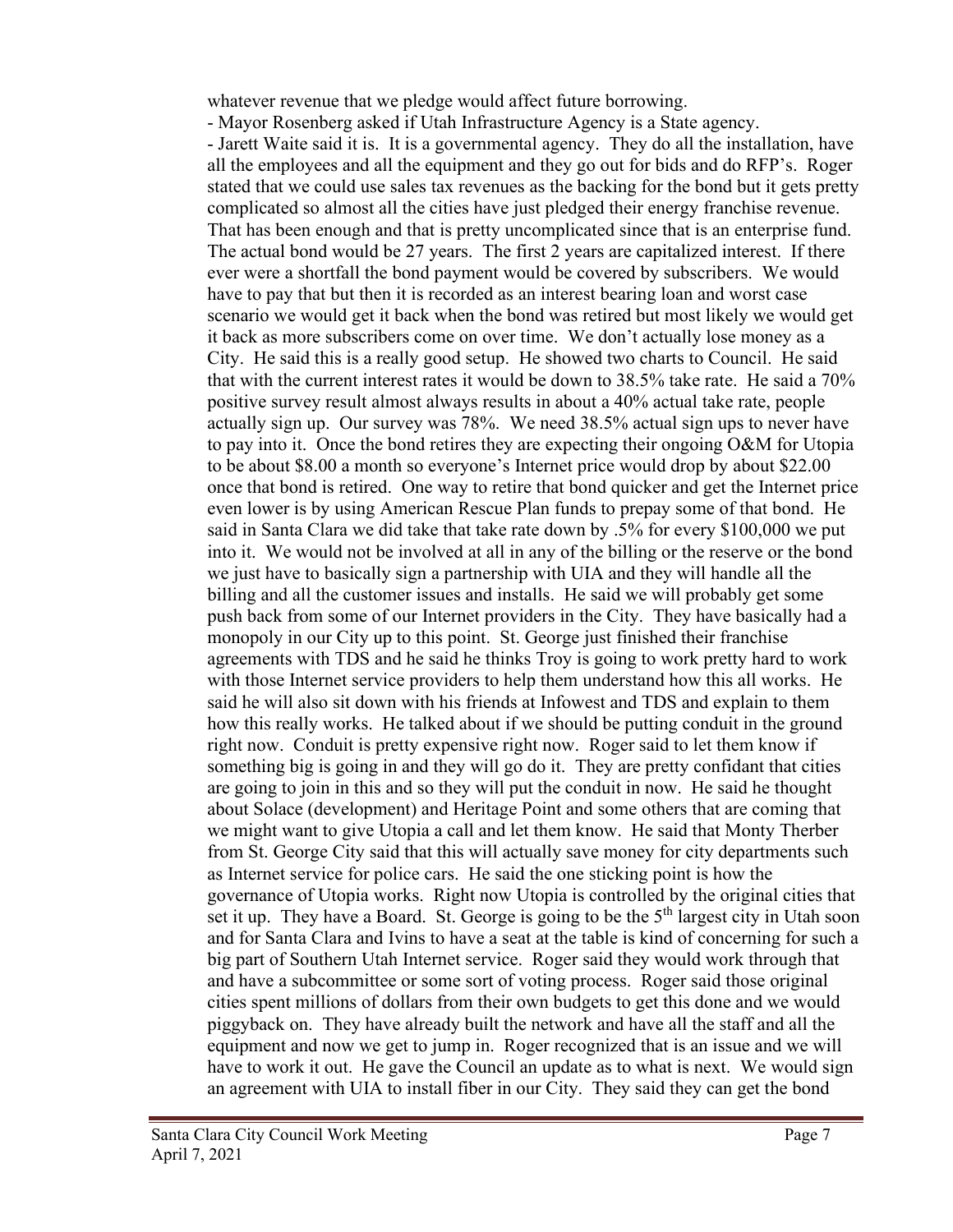done and boots on the ground within 6 weeks of City Council passing the agreement. The Task Force will meet again to see if we should do another survey because our survey is 2 years old. Roger said there could be some value in that because we might recognize some areas that don't want fiber and they could be excluded from the project. He said the consensus is pretty strong that the support is going to be there either way so we may not even survey again. There is an urgency right now because interest rates are low but are expected to raise. There are going to be material and labor shortages because there is a pent up demand in projects for fiber and there is a broadband bill that is going to take a lot of resources. We need to do this in the near future and that will really help to keep the costs under control. He said the numbers and charts are preliminary based off of the numbers they had taken when they started looking into this a couple of years ago. They are going to update all of that and then send us a draft agreement to look over and then we can go from there. He said he was really excited with what he heard at the meeting. He had about 10 questions and most of them got answered.

- Denny Drake asked what we are looking at as far as a bond. How much are they wanting us to bond for them?

- Jarett Waite said that number will be in that draft agreement.

- Denny Drake said that with a revenue bond we are talking about a significant affect on the bonding ability that Santa Clara City would have to do anything else other than this. He said it is very significant to know how much they are thinking.

- Jarett Waite said he talked to Jack (Taylor) and Brock (Jacobsen) about if we have enough Energy Franchise Revenue to cover and they both wanted to know how much but Jarett said he doesn't have the answer so we will have to get that from Utopia. He said in the next meeting he will ask to make sure we get those numbers.

- Denny Drake asked Matt Ence if Utopia is the only company or do we get to bid it out to other companies. Are we doing it for one company and are other companies may have a problem if they want the same thing done.

- Matt Ence said he doesn't know the answer other than that this is a pattern that has been followed in other cities.

- Denny Drake asked if we are giving them the franchise.

- Matt Ence said we would be giving them franchise and then using the taxpayer and City finances to finance it or at least to provide backing to the bond.

- Denny Drake asked if the reason they are asking us to bond is because they can't.

- Jarett Waite said we are not bonding at all. We are just backing that.

- Denny Drake said but we are guaranteeing the bond. Is that because they can't get it on their own?

- Jarett Waite said he doesn't know. Roger said there was plenty of money to go around that is why they would come and do it now. They just secured a whole bunch more funding.

- Matt Ence asked what the cost is to the end user who wants to utilize it once it is done.

- Jarett Waite said it is billed in two separate parts. It is \$30 a month to cover the bond and whatever Internet provider the user wants to use and whatever they charge. That ranges from \$35 more dollars up to \$75 more depending on how fast the Internet the user wants to get. The major advantages are you are not sharing the Internet with your neighbors. You get what you pay for all the time. He said the net promoter score that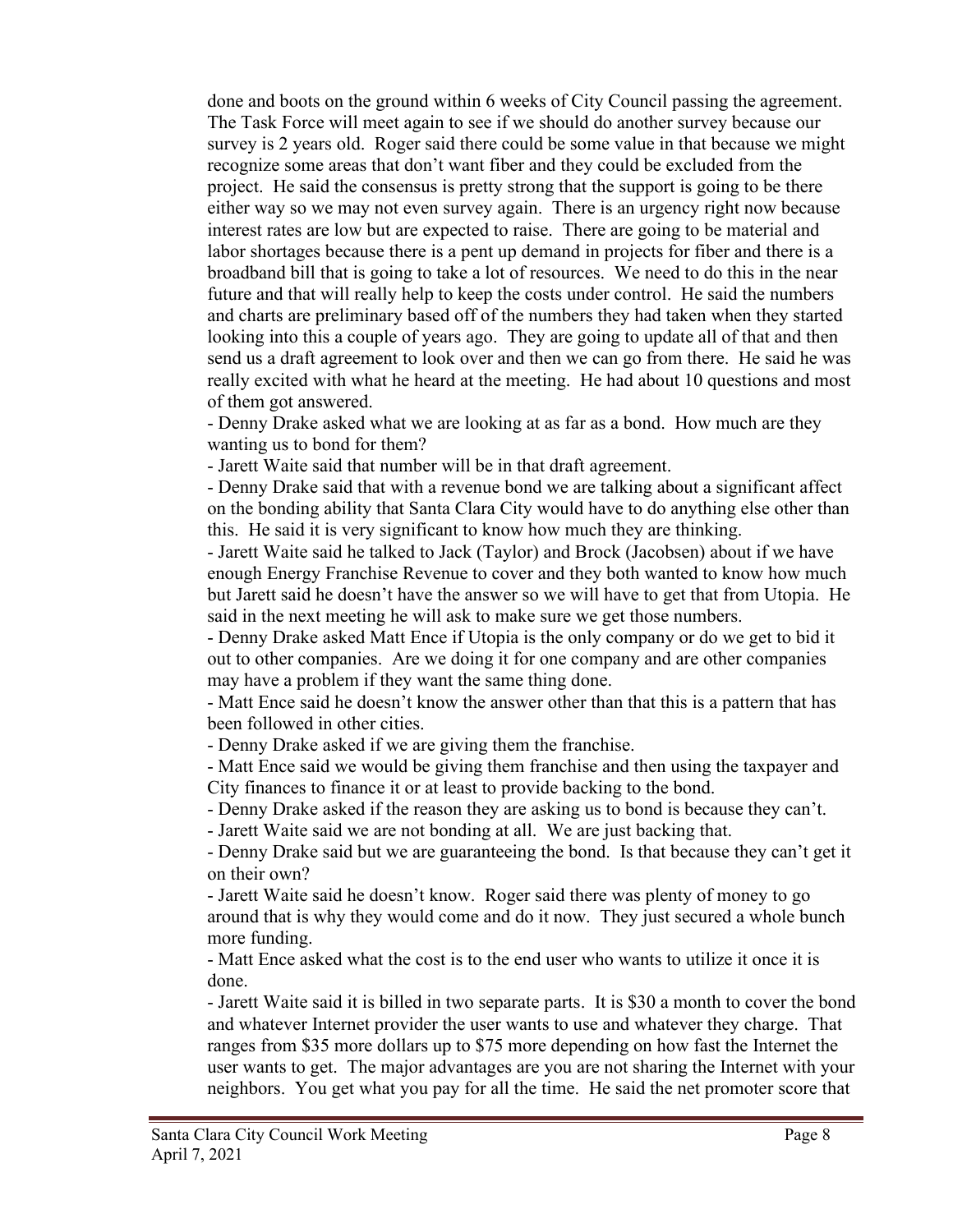was done in the survey, we were a negative 45 for if you would recommend your Internet service provider to your neighbor. The ISP reviews in Southern Utah are all terrible. There is a lot of disdain for the current setup. This shakes it up. All the Internet providers could use this line and still compete with everyone else.

- Matt Ence said that sounds like the answer to Denny's question. Any Internet service provider can come in and sell their service across it.

- Denny Drake said we do have conduit in the road that anybody could run fiber right now if they came in and wanted to. He said he is wondering why we as a City would want to be a guarantor on a bond for a company coming in.

- Jarett Waite said that would be a great question to ask Utopia. He said he is sure we would get a presentation in person once this gets a little further down the road. He said he and Brock talked about why have this and why hasn't anyone done this. This would simplify it for a lot of people so they can get really reliable good service. With the pandemic there are a lot of people working at home and remote learning and so many things that this would help. Roger shared a slide of how property values go up 3.1% when there is fiber attached to the property.

- Denny Drake said he has TDS service to his house. Would he still be paying TDS and also paying Utopia?

- Jarett Waite said that TDS can do whatever they like. They can still offer their current service or they can join and be a part of this as well. It would be totally up to those companies. He said that Utopia is just the wires in the ground, just the fiber. There would be an Internet service provider using those wires. There is enough Internet capacity at Tonaquint Data Center to provide Internet to the whole State. That is what we will be tapping into to spread to Southern Utah so there is plenty of capacity. They are talking about partnering with the Department of Transportation to have fiber go all the way down I-15. This is a great way for cities to use all that infrastructure that already exists, all the staff, equipment and everything.

- Mayor Rosenberg asked when the next meeting is.

- Jarett Waite said it is fairly soon. There is some urgency to it. He will make sure Brock is involved with it. He will have Brock send out the information when he knows. He said this will be handled city by city.

- Mayor Rosenberg asked Gary Hall where he was with power installation on Heritage Point.

- Gary Hall, Power Director, said he believes all the power is in and he thinks they might be done putting in TV and cable conduit.

- Mayor Rosenberg asked if that was provided by the cable TV providers, the conduit.

- Gary Hall said that usually STS works with TDS for the cable and then Fugals does the phone.

- Mayor Rosenberg said then those would already be owned by one of the franchises so they wouldn't be available for the Utopia stuff.

- Jarett Waite said that would be separate.

- Mayor Rosenberg said the next one to do would probably be Solace. Utopia would bring down the extra conduit so that would be one more conduit to go in for the fiber. We need to keep that in mind when we get subdivisions close.

- Jarett Waite said there is a video available that has more detail with a lot more charts and showing what other cities are doing. They would actually do St. George in two bonds over time. We would just do one and so would Ivins.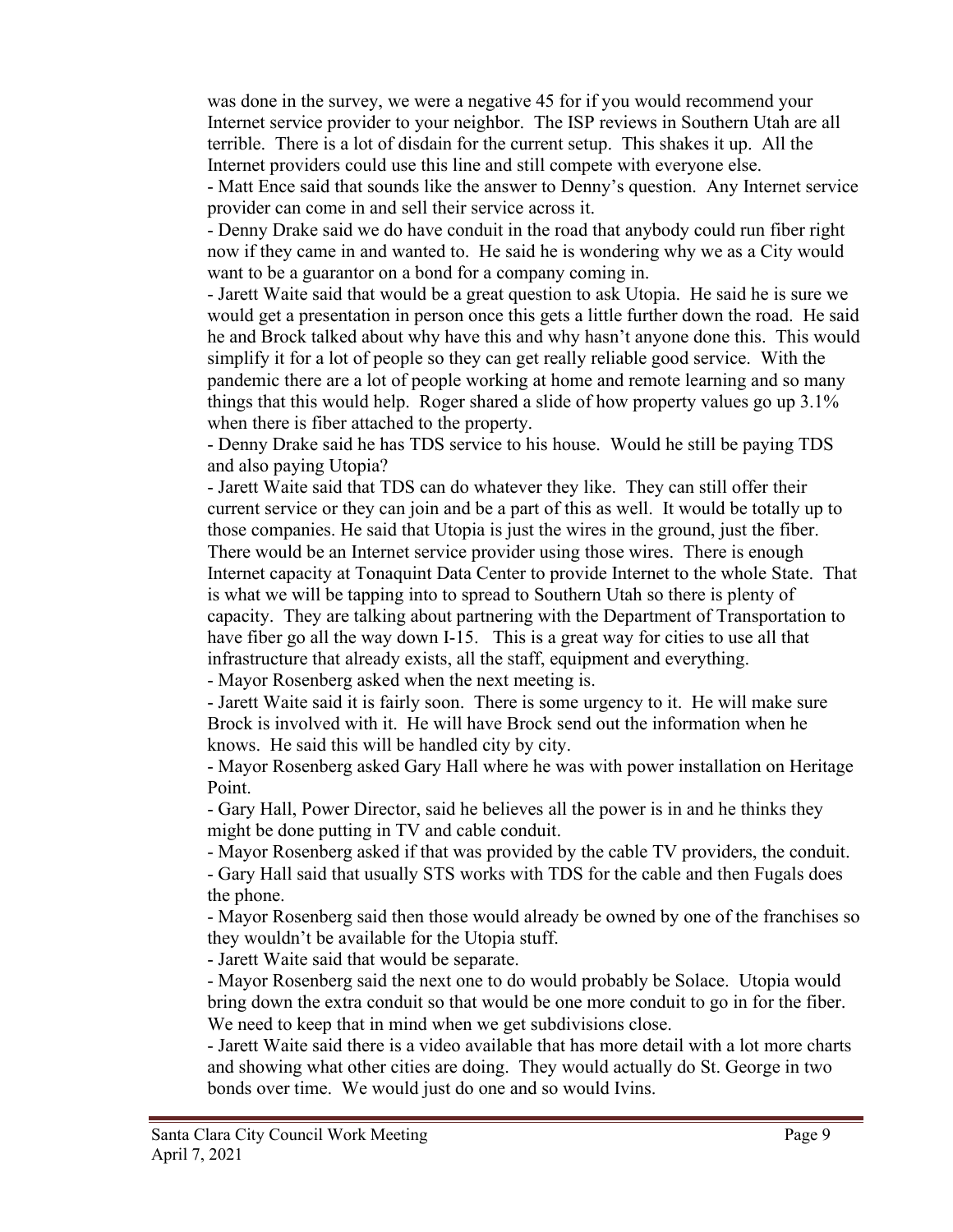- Gary Halls said we did put some conduit in years before and some of that conduit is in for fiber. He doesn't know how far it went. It would have to be cleaned out. - Mayor Rosenberg suggested for Gary to see what he can find out about that. That would influence the cost if we have existing fiber lines in the ground. We need to be able to tell them that up front. He said to have Kristelle start a new layer on the GIS for fiber.

### 3. Discussion regarding Plaque for Mural painted by Daniel Growler on Santa Clara Drive. Presented by Corey Bundy, Building Official.

- Corey Bundy said that this is brought to Council at their request to get a plaque down by the mural on Santa Clara Drive. He showed a picture of the placement of the plaque to Council. He showed the west end of the mural where Daniel Growler signed his name and that is the area that is proposed to be the placement of the plaque. When Daniel finished this we asked him for a description of what was on the mural. There are 13 circles on the mural and each one of these numbers on the plaque tells what the circles are about. There is a minor typo on line 3. It should say "and" instead of "an". This description is Daniel's description of what the circles detail: "1. The symbol of the Shivwits Band of Paiutes. 2. The Circle of the mother earth and bright color that we see every day. 3. The mother earth with the two sisters and the small white whales an the white circles of angels. 4. The circle of mother earth and the father with the long blue cape with the three worlds. 5. The earth men with the gate wheel, with the cave man writings and the alien writings. 6. The black and white earth men and the colors for day and night. 7. The mother earth, earth with the star gate wheel. 8. The circle of mother earth with the star gate wheel. 9. The circle of mother earth with the alien star ship. 10. The simple colors of the earth with the mother and small baby. 11. The black circle showing the back-eagle feathers and the three worlds that he doesn't know about yet. 12. The yellow circle is the sun god, men with the three worlds that we all live in. 13. The moon lady and her three-sister fox, each sister go on to another world to shine on." He said it is proposed, if Council wants, to put this description on the plaque and on the back we will put Daniel Growler's information on who he is: "Native American Artist, Daniel Growler, member of the Cedar City Band of the Paiute Tribe designed, and the completed, this mural August 5, 2020. These symbols were created to depict the deep spiritual beliefs of the Native peoples from the past, present, and future on our mother, Earth." There is a typo on there also. It should say "then" instead of "the" on the third paragraph. He said he talked to Brad (Hays) about it being a brass plaque, maybe 16 in. by 16 in. We would also include a picture of Daniel. This mural description is Daniel's interpretation of his artistic work. We can reach out to the Paiute band to see if they are okay with this description. He said he is looking for Council's direction on what they want.

- Mayor Rosenberg said he likes it but just make sure we get sign off from the family as well as the tribe.

- Corey Bundy said he will reach out to his daughter and get a picture from her for the mural as well.

- Mayor Rosenberg said to make sure a picture is okay. Some of the tribes have different feelings about photographs. We need to make sure we clear everything with the tribe and the family.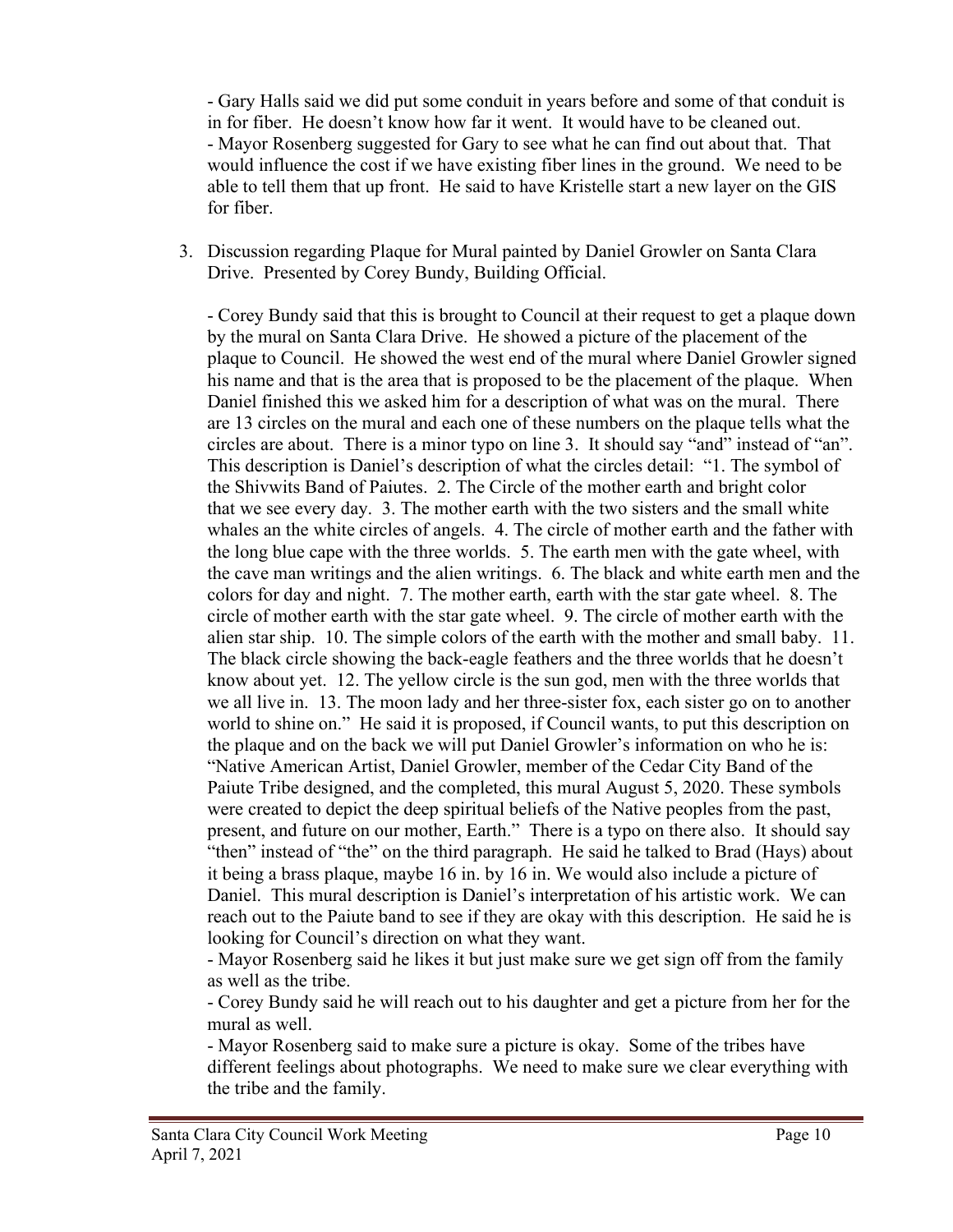- Corey Bundy said it will cost about \$200 to put a better clear coat on the mural. We are going to leave it for now. The plaque would be about \$2,500.

- Mayor Rosenberg asked if Council was okay with that and they all agreed that they were. He asked what fund this would come out of.

- Brock Jacobsen said it would come out of the General Fund. He said the bid for the silicone is about \$450. That amount wouldn't need to be brought back for action from the Council but the \$2,500 would need to be.

- Leina Mathis said to make sure the typos are corrected.

4. Review and discuss the proposed Tentative Budget. Presented by Brock Jacobsen, City Manager / Debbie Bannon, Finance.

- Brock Jacobsen said the tentative budget for FY2022 should be in the Council's packet. What we are proposing for the FY2022 budget will be a budget of \$7,735,905. That is a small increase from the current year's budget. The current year's budget was just over \$6 million. Revenues are currently projected to be significantly higher than what we had projected as we were very conservative not knowing what was going to happen with the fiscal year with COVID and what the pandemic would bring but it has definitely been much better than we anticipated. At the end of FY 2020 we had a total fund balance of just over \$3 million. The unrestricted fund balance was \$1.9 million. He said with where we are projecting to finish this year we are looking to put a significant amount of money back into our fund balance. He said he ran a projection of where we would be with also putting roughly \$300,000 into our capital projects fund. It would leave us a pretty healthy fund balance but to balance this current year projected budget of \$7.7 million we would need to use roughly \$381,000 of our fund balance to do so. With that even putting money back into our fund balance after putting \$300,000 in the capital projects fund he is still projecting almost \$200,000 in the fund balance then using \$381,000 to balance we would still have an unrestricted fund balance percentage of roughly 22%. We would still have a very healthy unrestricted fund balance as things continue as projected revenue and expenditurewise. He said that 22% leaves us in a pretty good position.

- Mayor Rosenberg said that still has some very conservative revenue projections for next year built into that.

- Brock Jacobsen said that our numbers that we are budgeting revenue-wise really are about where we are projecting to be this year. There is not a whole lot of growth into it. Our sales tax is projecting to be about \$1.45 million and we are staying at that number. We will see the growth next year when Ace Hardware comes on and other businesses. We are still trying to stay relatively conservative. He said as the census comes on and our population increases we are going to get a higher percentage of population and through all our services that we provide we are still trying to stay conservative on our numbers of where we will be on those services. He said he doesn't have a number back from the County on where property taxes will be. We budgeted a little less then we did this last fiscal year of what our increase was but we should see that same increase.

- Jarett Waite asked about the unrestricted fund balance of 22% does Brock want from the Council items on what that should be. If we want to pay down some bonds or there are some other things we want to spend the money on should we shoot for a 20-25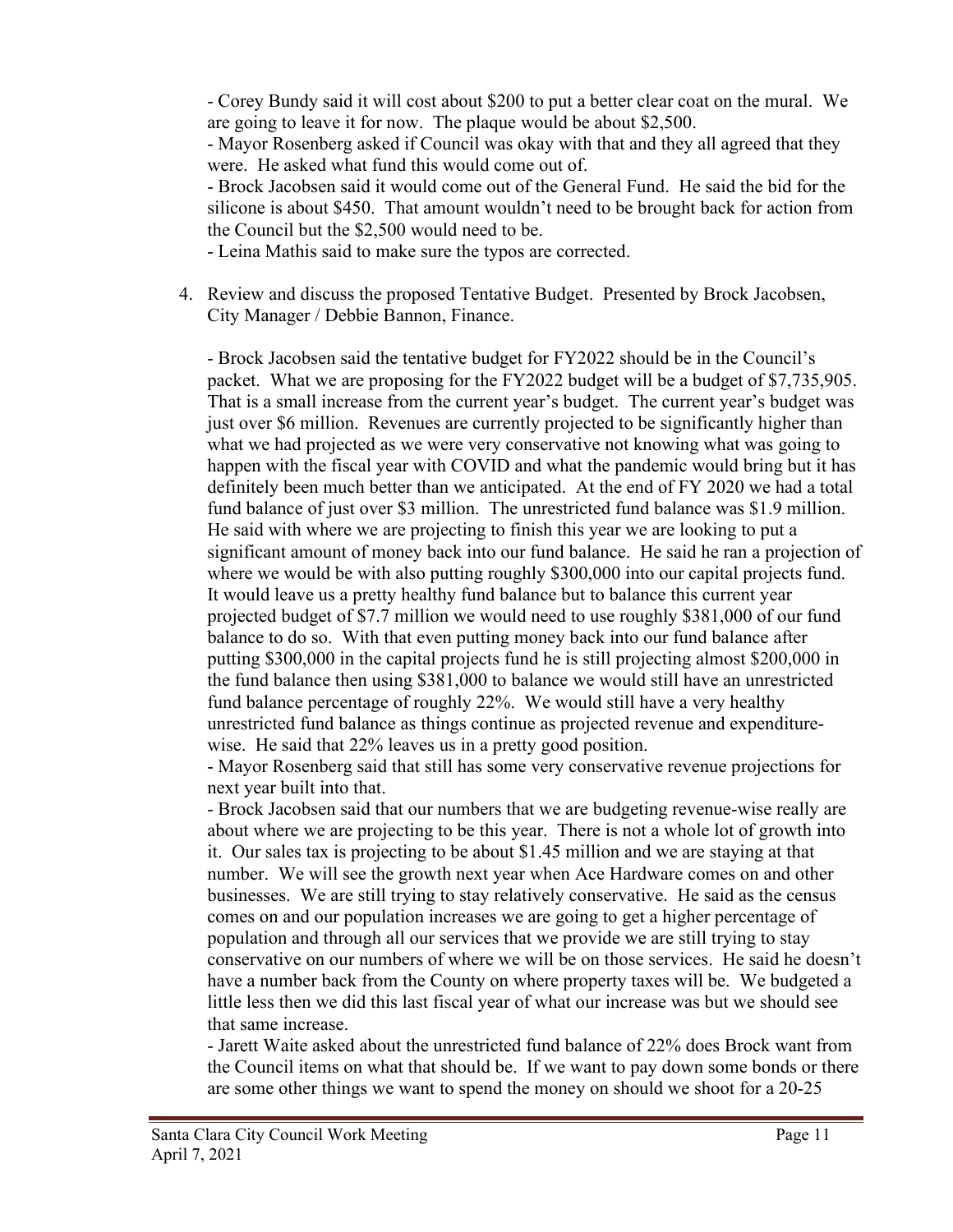range. He asked Brock if he needs guidance on that.

- Brock Jacobsen said that guidance is great. We haven't really gotten to a hard policy on that. If there is guidance it probably needs to come as a formal policy where we want to be fund balance-wise. Do we want to be at 15 or 20 or stay above that? It wouldn't be a bad thing to have that guidance. We can work on a policy with Council's guidance.

- Denny Drake asked if the State has any limitations. He said he thought we had to maintain no more than 15%.

- Brock Jacobsen said it is 25% and there is push to get it to 35%. He is not sure that has been approved. It is not supposed to be less than 5% and not greater than 25%. He said we are at our projected this year at 31% which is \$2 million and that could be gone quickly so given the change to go to 35% would give us that extra cushion. He talked about the percentages for bond funding. He said he would like guidance from the Council on where they feel the City should be on the unrestricted fund balance and this could be a discussion at a Work Meeting on fiscal policy. He said we are looking to put \$300,000 into the capital projects fund in the current year's budget. That will leave us a good, healthy fund balance. This year's current budget is at \$1.3 million sales tax and we are budgeted at \$1.4 million. So for tax revenue we are going from a \$3 million budget to \$3.5 million. Licenses and permits we have already collected \$333,000 with \$318,000 of that is in building permits. He said we collected \$360,000 in B&C road funds and we are budgeting at \$375,000. B&C has some restrictions to it to what it can and can't be used for. It helps with some wages and then slurry and crack seal, signs and barricades, sidewalks, curb, gutter and things to do with the streets. We also have our street maintenance fund to help with maintenance as well. He stated the total of revenues is \$7.735 million but that doesn't take into account also any of the funds that we get from the last stimulus. As we get those we will decide how to expend those. He said one of the things we talked about at the budget retreat is some of the needs and wants and we said we are going to put the needs in the budget and make sure we have the needs in there and after we went through that Council said to try and put some of the wants in there as well. We got all the needs and the wants in there. The wants are all impact fee eligible so it doesn't affect our General Fund. Parks and Sports Field had improvements at the cemetery with curb and asphalt, finishing Lava Flow trail with Desert Village and Solace and completion of the Graff Park along Rhone Subdivision. That was the only thing in the General Fund. We talked about enlarging the City Yard but that is a large project that we didn't put in but it was there for discussion. The only other project we had in the wants was the Power Department had a line from Arrowhead to Vineyard. That is out of the Power Impact Fees. We put all the projects in there. The major projects for the General Fund that we will be doing this year; the biggest for equipment is replacement of Wild Land Engine 33. It is an old engine and is one that runs out across the Western United States on wildfires. It puts a lot of miles on and needs to be replaced. Also, our Wild Land Engine 34, the engine we keep locally to run, is struggling to run. Last week they got it back from the shop and they pulled it out of the bay and couldn't get it started again so a mechanic came over and got it started and Ty took it out and drove it for a couple of hours and when he brought it back to Rachel Drive Fire Station it stalled. This equipment runs about \$300,000. We also need to replace a chase truck for EMS/Fire for about \$60,000. We have money to purchase a new street sweeper. It is about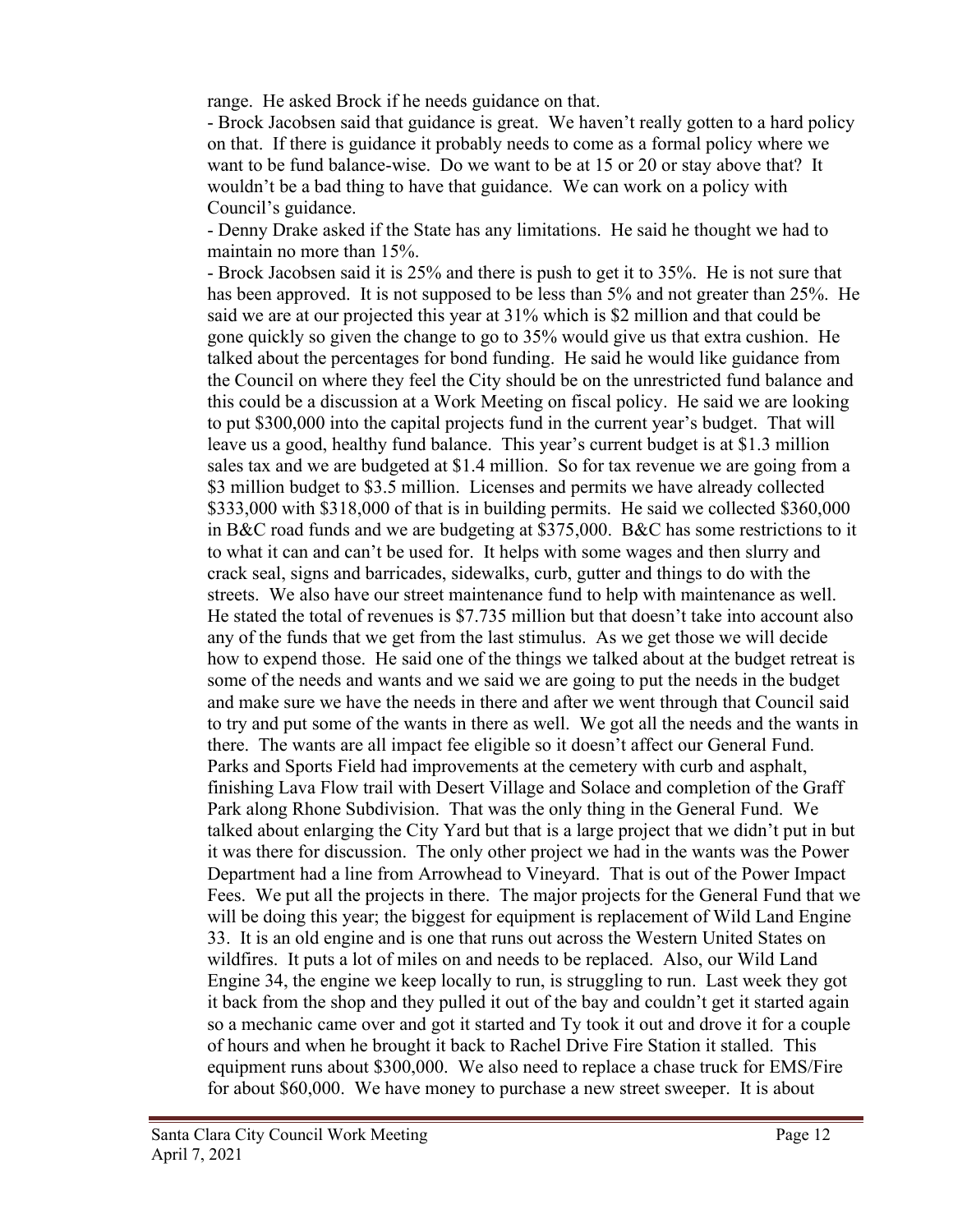\$300,000 and half will be paid through Streets and the other part through Storm Water. We also have our annual slurry seal project. The other project we have is Canyon View parking lot update. We have that in next year's budget but it may happen this current fiscal year. They are getting relatively close to having the engineering done. We discussed it this last Thursday at TRC meeting. Brad had some changes to it. There are going to have to be some modifications to it in the park and at the fire pit. That project is about \$350,000. We also have \$160,000 coming from the County Rap Tax tourism funds to help pay for that. Those are the major projects. We have some smaller items: some truck replacements, some mowers and some other things we will be doing.

- Jarett Waite asked about the Wild Land Fire Trucks. Does Ivins share in those costs with us or is that all our fund?

- Brock Jacobsen said they would share in that cost at 55/45%. He said the other item that has come up for the General Fund, in speaking with Chief Hancey is our staffing level of our fire/EMS. Currently we have, with Chief Hancey and Assistant Chief Hansen we have 7 full-time firefighters and EMS. They are cut into 3 different shifts with 2 full-time on each shift. The two chiefs don't run on those shifts. They run on a different schedule so we are running three shifts with 5 people so we really need to have 6 so we are having to rely on part-time and sometimes volunteers to fill that shift. It creates some problems scheduling so one of the requests that have come from Chief Hancey is to approve another full-time firefighter/EMS position that would give them 6 to fill 2 full-time on each shift. They will still work to have part-timers again. When they go on calls when they respond there has to be a minimum of 2 firefighters on along with the chief officer so we are really looking at 3 people to run on a fire and if it takes the 2 full-times and the chief then we are stuck without anyone there on EMS so that is why we rely on our volunteers heavily. Currently that position is not in the budget that is before Council right now. If Council wants to okay that we would add that in to the budget. We have 2 full-time paramedics, Kara Tashick and Devin Hill. He said we would advertise this position to be paramedic so a full-time paramedic could run on every shift.

- Mayor Rosenberg asked how much would be added for the new position.

- Brock Jacobsen said it would be about \$80,000 for a new paramedic. It might be a little bit higher because they work 106 hours a pay period. Ivins pays 55% of this. It is an expense to the City. We still need to get with the County to see if they will participate in cost because we run service for them on Hwy 91 and into the State Parks.

- Mayor Rosenberg asked Chief Hancey if there was a problem with volunteers. - Chief Hancey said yes. We have a hard time with part-time people because typically this is their second part-time job so it is hard to schedule part-time employees to fill slots that come open.

- Mayor Rosenberg asked Council if they want to put this item in the budget. Council all agreed. He asked if the Capital Project Fund be like a revolving thing. If we collect more revenue next year we can put more money into it and then with projects you can draw more money out of it.

- Brock Jacobsen said it is how we can keep our fund balance moving it down and putting it there and then we can fund our projects out of there instead of out of our annual revenue. In the 2022 budget we are not using any of that to fund these projects. We are going to set it there ahead.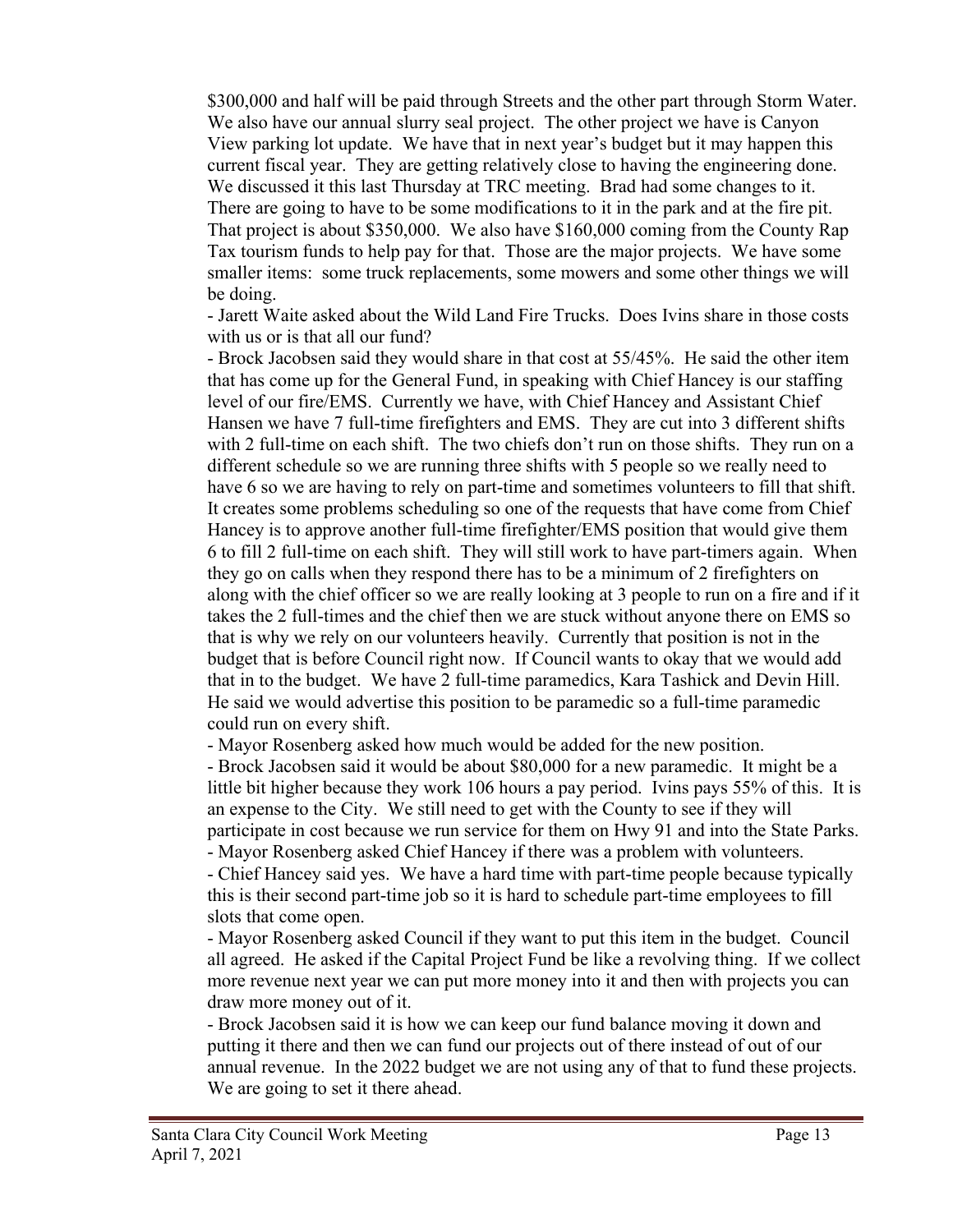- Mayor Rosenberg said it is sitting there if we need it then we could as part of the project. It can build. And there is no limit on that.

- Brock Jacobsen said that is correct.

- Jarett Waite asked if Council will see the list that is part of that capital facilities fund and what the actual projects that will be that that money is going towards.

- Brock Jacobsen said in 2023 in that budget year and whatever capital project we chose we can fund them with this from the capital projects fund. We could earmark money for a certain project. We are not required to do that but we could. Council could take action on that.

- Mayor Rosenberg asked if Parks has some money in there for the Chapel Street Orchard.

- Brock Jacobsen said he believes so. This budget will have it all in there. There will be some cost to outfit it like we would like to see it. Brad is well aware of that.

- Mayor Rosenberg asked if the money that we set aside as part of the right of way to move the building is in the revenue side. That money frees up for us.

- Brock Jacobsen said he thought we were paying the \$25,000 to the Church of Jesus Christ of Latter-day Saints.

- Matt Ence said that is basically paying for everything but the land. They have put the closing back.

- Jarett Waite asked where training goes under such as training for the Planning Commission.

- Brock Jacobsen said if Planning Commission does training it goes under the Building Department budget.

- Jarett Waite asked if we are planning any more of that since there is a requirement now.

- Brock Jacobsen said there is money in the training budget. The League won't be doing any training until the Fall. We will talk with the Trust and see if they do any training. We will see if there is any land use training. Some of their training can be done at home. He said we would like to push the Commission to go to the conference in the Fall in Salt Lake City. That conference provides a lot more land use options. That would be ideal to get them to that one. He said that Staff is appreciative of that needs list that Council approved. He went over the Enterprise Funds. The Water Fund has a couple of items from that needs list. We are replacing a 1999 Truck, adding a towable air compressor and our annual truck trade. The Water Fund right now is currently at \$2.292 million. Our main revenue source is metered water sales, which is budgeted at just over \$2 million. This current year's budget is just over \$2.03 million, which is slightly up. We are being fairly conservative this year with expenditures. Our expenditures are currently at \$1.8 million so we are looking at potentially \$4,000,000 being put back in the fund balance, which would be going for renewal and replacement and for depreciation of the Water Fund. Other than the 3 pieces of equipment everything else is the same. Dustin has turned on Well #7. Every year we do a replacement on one of the wells. We alternate between Wells #6 and #7 and hopefully they will continue to run well. He said that the Sewer Fund is at \$841,000 revenue and the expenditures are \$730,000. We are looking at \$110,000 back into the fund balance, which will help with renewal and replacement of the sewer infrastructure. Sewer fees are at \$759,000. That is up about \$60,000 over the current year's budget. He said in that budget there is a sewer truck that we recently purchased with Ivins City and they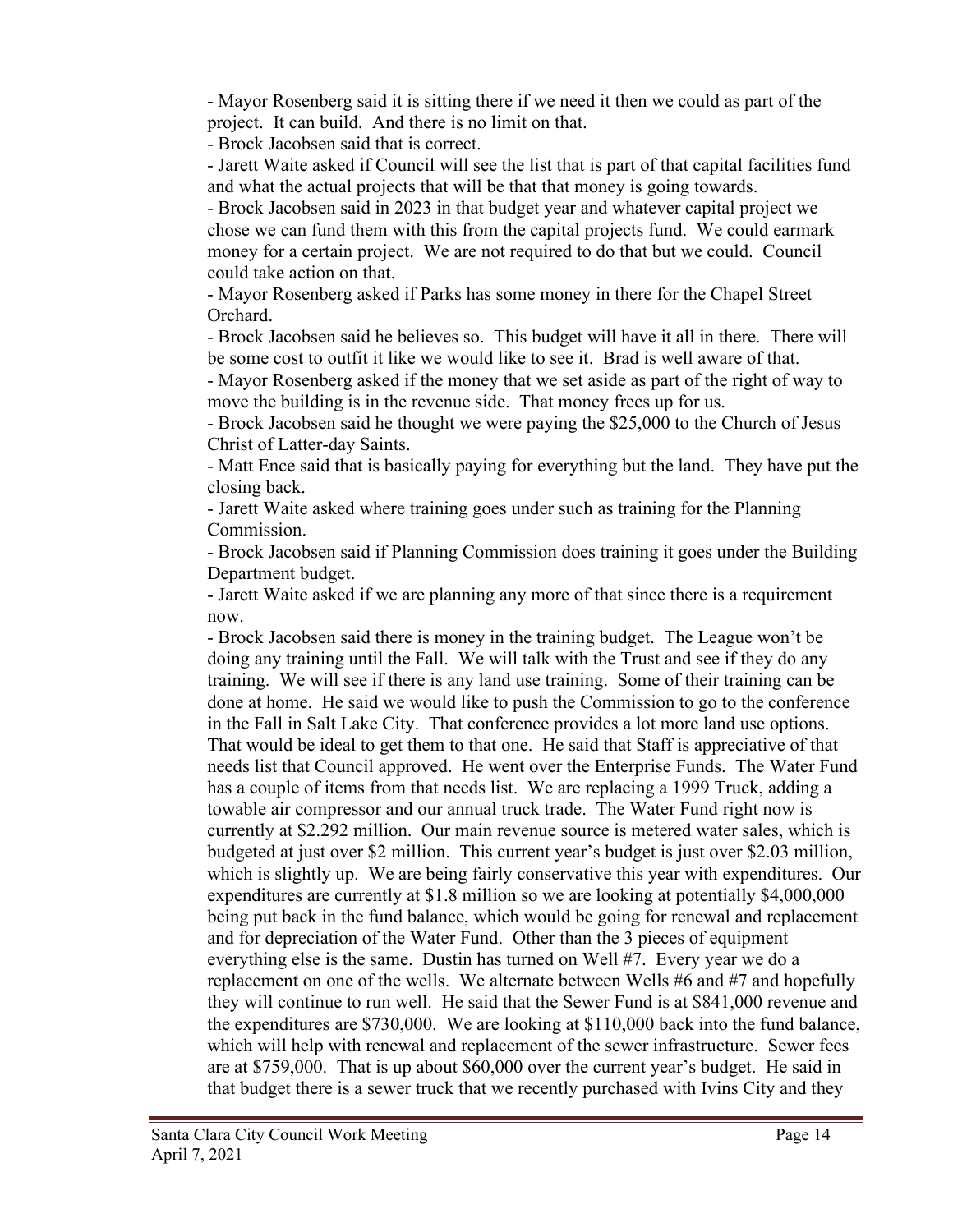pay about 59% of the annual lease payment on that and the insurance, storage and any maintenance done on that and the old truck. We share that with Ivins when we need to. This percentage is based off of sewer connections. We share in the cost of Fire and Police to and that is based off of a combination of connections and population. Ivins connections are out pacing ours so the sewer percentage could end up at 60/40% this year. The Police percentage might end up at 56/44% this year. There is no equipment or projects listed in the Sewer Fund.

- Mayor Rosenberg asked if the upsizing costs are built into the Sewer Fund for the Solace line. It is in that Phase 1.

- Brock Jacobsen said that is impact fee eligible. He said he will get that number from Dustin and note that in our capital projects what that number is and we will add that in. He said the Electric/Power current budget is \$5.416 million revenue and we will be using some fund balance to balance this budget. The residential power sales budget is \$3.6 million, which is \$140,000 more than current year's budget. Our commercial is up a little bit and will be up even more as the other commercial buildings under construction come on line. Power does have 4 pieces of equipment and projects in the budget. They have a metal building of a shop on the backside of the shop to house equipment on the outside. With the generators as we run out of space in the shop there is a building on the backside, which will be the east. It is going to be about \$60,000 to build that. We are also trading in two trucks. We have a \$200,000 upgrade at the Hassel Substation and the chipper they use for the trees needs to be replaced for about \$30,000. These projects and equipment total about \$400,000 for the Power Department. With Jack Taylor leaving we put out for linemen and we have hired Brock Hutchings. He is a 3<sup>rd</sup> year apprentice. He came from Payson City. He started yesterday. He takes his 3<sup>rd</sup> year test in the Fall. He is from Kanab. We also have Jeremy Taylor. The Storm Water Fund is \$596,000 in revenue with expenditures of \$475,000 so we are going to put \$125,000 into fund balance for renewal and replacement. They don't have any major projects. Some of that revenue that we do have in there as an expenditure is flood control. We collect it and send it on to the Flood Control Authority. That is about \$53,000 of that. He asked Council if there was any changes they would like to see.

- Denny Drake said as we looked at the Electric Fund the total fund is \$5,472,829 but total revenue is \$5,416,000. Are we budgeting about \$60,000?

- Brock Jacobsen said we will be using some fund balance to balance that budget due to those projects that are \$390,000.

- Mayor Rosenberg said we are doing a rate study too.

- Brock Jacobsen said we are currently in a rate study.

- Mayor Rosenberg said the study may recommend a change.

- Brock Jacobsen said that currently in the power we have a rate study as well as doing a capital facilities impact fee study. Our last rate increase was 2018 so we thought it was time to take a look at that. They will come back and do a presentation to Council sometime in June or July. We wouldn't recommend any change to the rate until November. We haven't done a rate increase on the water except what the Water District increase has been since 2012. We have had some discussion about looking at the water rate as well.

- Jarett Waite said on the Electric didn't we pass an ordinance where it goes up by 3%. - Brock Jacobsen said not that he knows of. He said we have talked about wanting to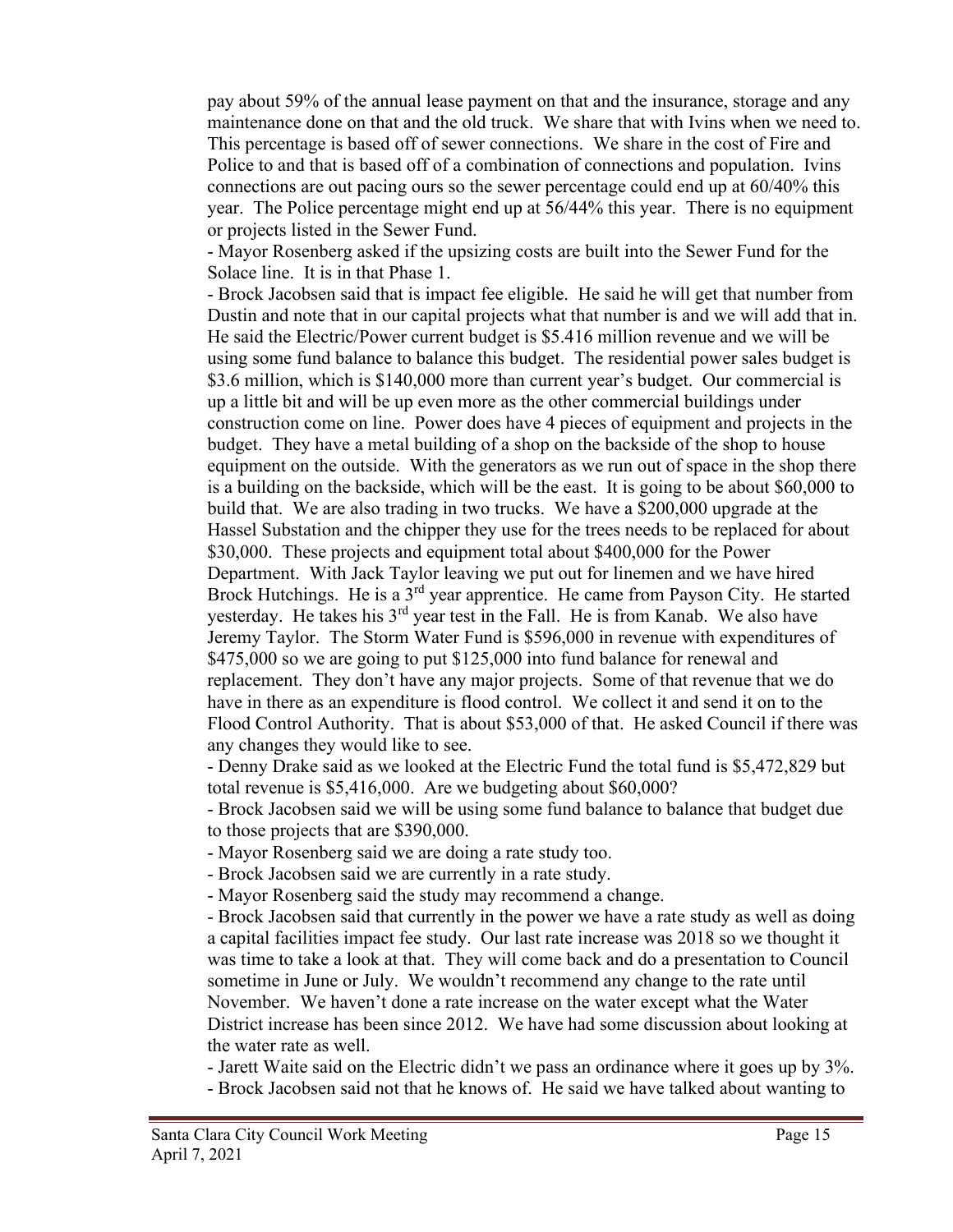have an annual increase of something like 1% a year to try and keep with inflation but he doesn't think anything formal has come to Council. He said that looking to the future of Santa Clara our growth is going to be gone and instead of doing projects of growth related we are going to be doing projects of replacing infrastructure and that is where we are going to have to have enough in our fund balance in those utility funds and the General fund to be able to do those. We are going to have to have a mind shift on how we look at things. We need to be able to build that fund balance. Our General fund has come a long way. We have to continue to work to build that fund balance and that is being fiscally responsible and making sure we are watching our expenditures and we are doing what we need to and not getting out of hand. We need to make sure the rates are covering our expenses plus putting money away for that time because that time is going to come.

5. Discussion regarding H.B. 82, Single Family Housing Modifications.

- Brock Jacobsen said that Matt Ence is going to lead this discussion on HB 82, the accessory and internal dwelling units, that was signed.

- Matt Ence said that this bill that was recently signed by the Governor, HB 82, Single Family Housing Modifications. He said the motivation for this was concern about lack of affordable housing. What the bill does is it requires all cities to modify their residential zoning ordinances to allow rental units inside primary residential dwellings. We are mandated to bring our ordinances in to compliance with this new bill by no later than October 1. It defines the rental unit as an internal ADU or an internal additional dwelling unit. The definition it gives for that is that it is a unit that is within the footprint of a primary dwelling. We are not talking about casitas that are separate. We are talking about things like basement apartments and remodels to create a separate unit inside an existing home. The mandate is that you have to allow these in all your residential zones in the City with the exception that you can prohibit in up to 25% of your residential area zoned. That is simply acreage. Look at what your residential zones cover in the City and whatever that acreage is you can still prohibit these in up to 25% of those residential areas. There is a little bit different requirement for college and university towns. That wouldn't include us.

- Denny Drake asked if that was raw acreage. Do we count the 2,500 acres that the BLM has?

- Matt Ence said it doesn't define it but he said he would say yes. If that is zoned residential it simply says by area. It would have to be zoned residential.

- Mayor Rosenberg said there is no PD approved out there in the South Hills. There is no entitled residential zoning out there.

- Matt Ence said the bill also provides that there is only certain restrictions that the City can put on these interior rental units. He listed what those requirements are that could be imposed (we don't' have to impose these requirements but it allows us to if we want to: the City can require the owner who is renting the unit to have a business license, they can also require that an additional onsite parking spot be provided by the property owner and if a garage space is converted to serve as one of these units we can require that the property owner provide replacement parking spaces for the parking that is lost. We can prohibit the installation of a separate utility meter so that if we just want them to have a single meter to pay utilities we can require that. The situations where we can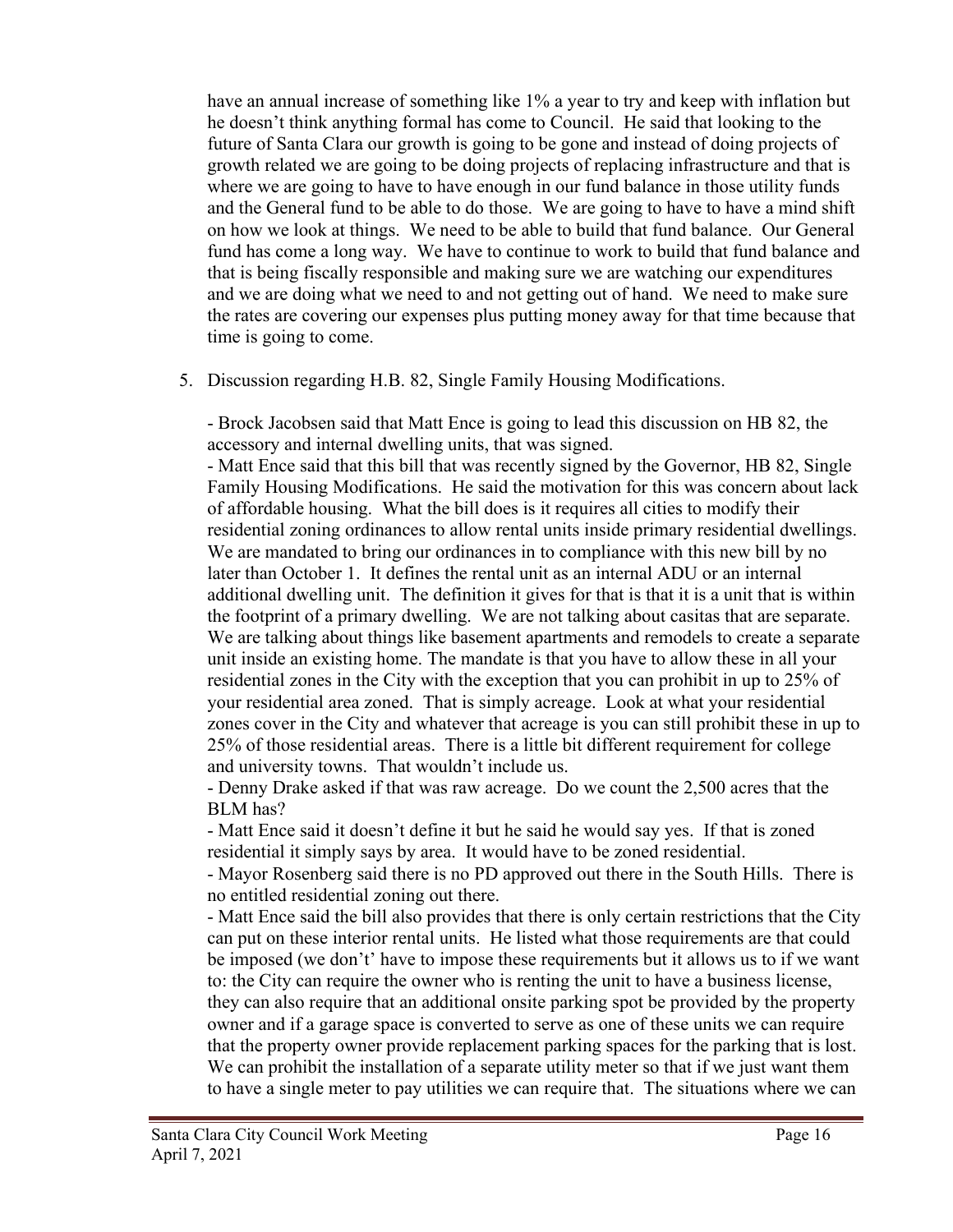decline to approve one of these includes in a mobile home, if there is an older dwelling with a septic tank that doesn't have the appropriate capacity or has failing capacity. They are also not required to be approved on lots of 6,000 sq ft or less. This doesn't apply to townhomes at all. This is purely detached residences. We are not allowed to regulate things like the size of the unit, the size of the lot or the frontage that is required. If it is a remodel it has to comply with all the applicable codes. These are only for longer-term rentals. We are not required to approve them for short-term rentals of under 30 days. This is not for vacation rentals. The bill actually authorizes the cities specifically to monitor short-term rental websites to insure that these units aren't advertised as short-term rentals. The other thing the bill does for enforcement other than the enforcement powers the cities will already have generally, we are also authorized to impose a lien against the property. That if the property is not in compliance with an applicable requirement then we can levy a daily fine of up to \$1,000 a day. That is pretty hefty and would add up pretty quick. He said for the most part it is a matter of going into our ordinance and making the changes. He said we would want to have most of these requirements apply. Whatever the bill authorizes us to use for requirements and enforcement we would want to use or at least have it at our disposal. He said that is what we will do in drafting the changes to the ordinances unless Council tells him otherwise.

- Mayor Rosenberg asked if there were any requirements on an ADU having separate kitchens or bathrooms.

- Matt Ence said the definition doesn't expressly say that but he would say that is implied in the bill because that is a separate living unit. It would have to have a separate entrance. It actually utilizes the definition in another section of the code for these types of units and it may talk about that elsewhere in the code but just the fact that this is supposed to be designed as a separate unit other than the utility meter requirement that is kind of an exception but other than that it is to be treated as a separate residential unit.

- Wendell Gubler asked if we already have some of this like in a mother-in-law apartment.

- Matt Ence said we do have in some of our zoning that would be allowed but this is much broader than what we have provided for in the past.

- Denny Drake asked if they give any definition of long-term.

- Matt Ence said it is 30 days or more.

- Mayor Rosenberg said we can't use the websites to enforce the short-term but we can use it to monitor the long-term or that the long-term aren't being used as a short-term. - Matt Ence we can go on to those sites and if we see a unit like this that is being rented short-term then we can go and essentially cite them and potentially levy this daily fine. The bill does also require a hearing that would have to be scheduled if we are going to take that kind of action. That is the other part of this is there is a required due process that has to happen before those penalties apply. He said he needs to take a closer look at that. He is not sure if that would need to be at Planning Commission or if we could do that at just an administrative Staff level. The administrative action would be the preference. To have a member of Staff be empowered to hear those. Our zoning enforcement official would be the one out investigating and so we would probably want to have a Department Head be the hearing official. We will work through those details.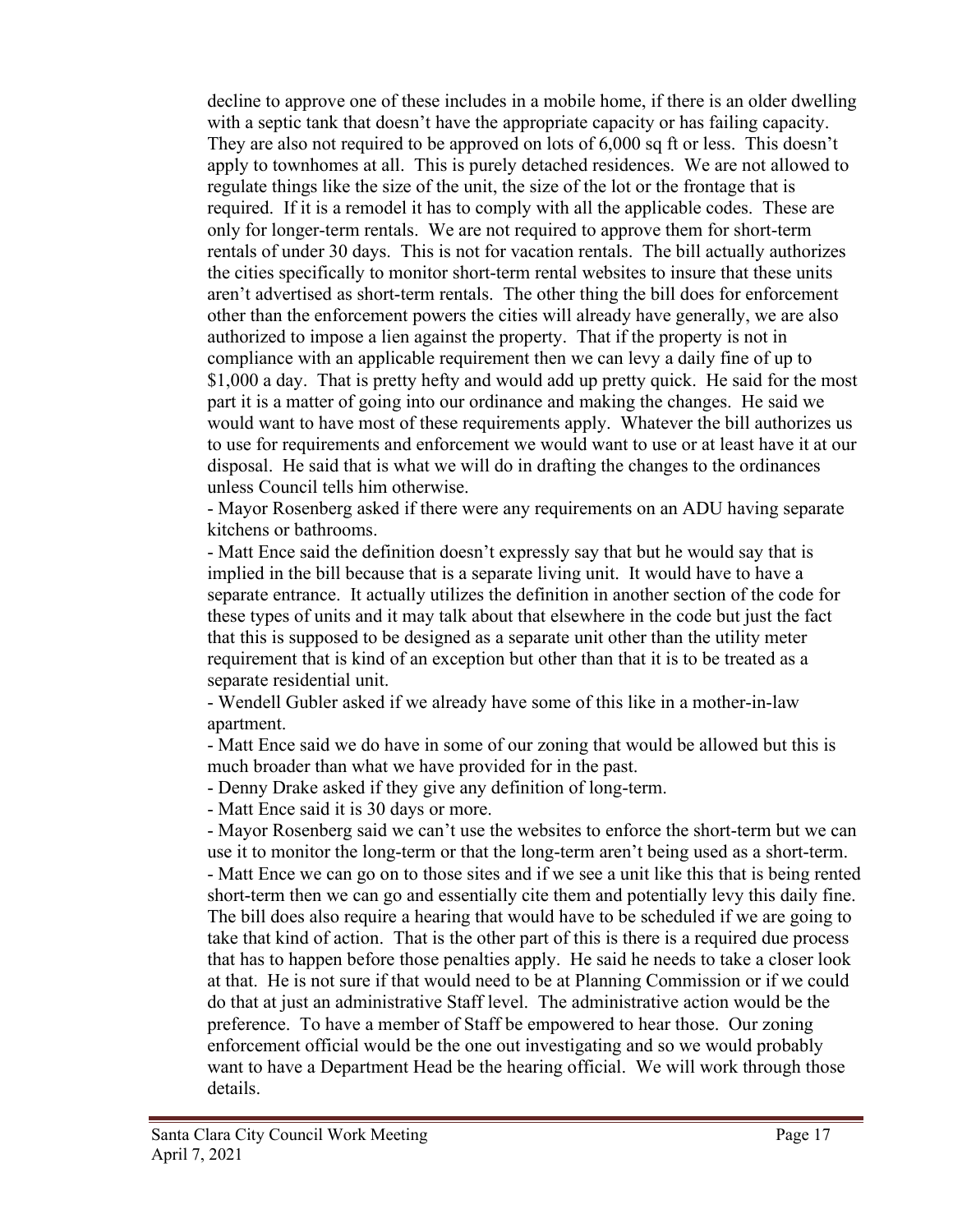- Leina Mathis asked if we are going to utilize the option of the 25% and if so how do we determine it. She said she knows when the legislation was discussed Representative Ward made several comments about being able to utilize a room in a home so she is not sure it requires there to be kitchen facilities and extra bathroom facilities.

- Matt Ence said he can check on that. The version of the bill that was signed was like the  $5<sup>th</sup>$  substitute. It went through a lot of revisions.

- Leina Mathis said she remembers Rep. Ward saying several times that if someone wants to rent out a room they can do that. We might want to double-check that. - Matt Ence said he will have to look at it closer but when you look at the definition it says "internal accessory dwelling unit: means an accessory dwelling unit created within a primary dwelling within the footprint of the primary dwelling, long-term rental of 30 consecutive days or longer". He said when he reads the words accessory dwelling unit that means it is self-contained.

- Leina Mathis said she knows it doesn't have to have separate access that why she thinks they are allowing the other stuff because you can facilitate that within the home. - Mayor Rosenberg said the next step is to do some additional research and come back with some proposed changes within the ordinance.

- Matt Ence said because it is a zoning ordinance it will have to go through the Planning Commission and be recommended by them so we will have to bring it through that process first. He said the question of the 25% is ultimately up to Council. If we think there is a good reason to not implement this in a part of the City either in a particular zone that doesn't exceed 25% of our residential area or a particular area of the City such as the Historic District or something like that the bill doesn't require or mandate anything beyond saying we can choose not to implement it in up to 25% of the residential area.

- Mayor Rosenberg said if we did it by zoning the only areas would be the RA. The RA is probably less than 25% or maybe the Historic District. Those are definable where we are not picking one neighborhood over the other.

- Matt Ence said there are going to be some homes in the RA district where this would work really well.

- Ben Shakespeare said he worries starting to restrict. Where do you draw the line on that?

- Mayor Rosenberg said that is going to be a hard one just with our zoning and our districts and the way they are set up.

- Matt Ence said that the simplest way is just to say this applies to every residential district in the City.

- Ben Shakespeare said he thinks the restrictions are there and here is what needs to happen in order to comply. He thinks all those restrictions should be in there.

- Denny Drake said we ought to determine a licensing fee. We need to charge a license to those who are doing it because it is going to add to every bit of our police and fire protection and all of those become primary so we need to have some kind of fund to fall back on plus we need to look at someone to enforce this.

- Brock Jacobsen said the licensing fee could be the only way we know about them. We will have them on record that they have a license.

- Leina Mathis said we don't want to make the fee onerous though because the whole purpose of this is to encourage people to do it to help with some affordability so if we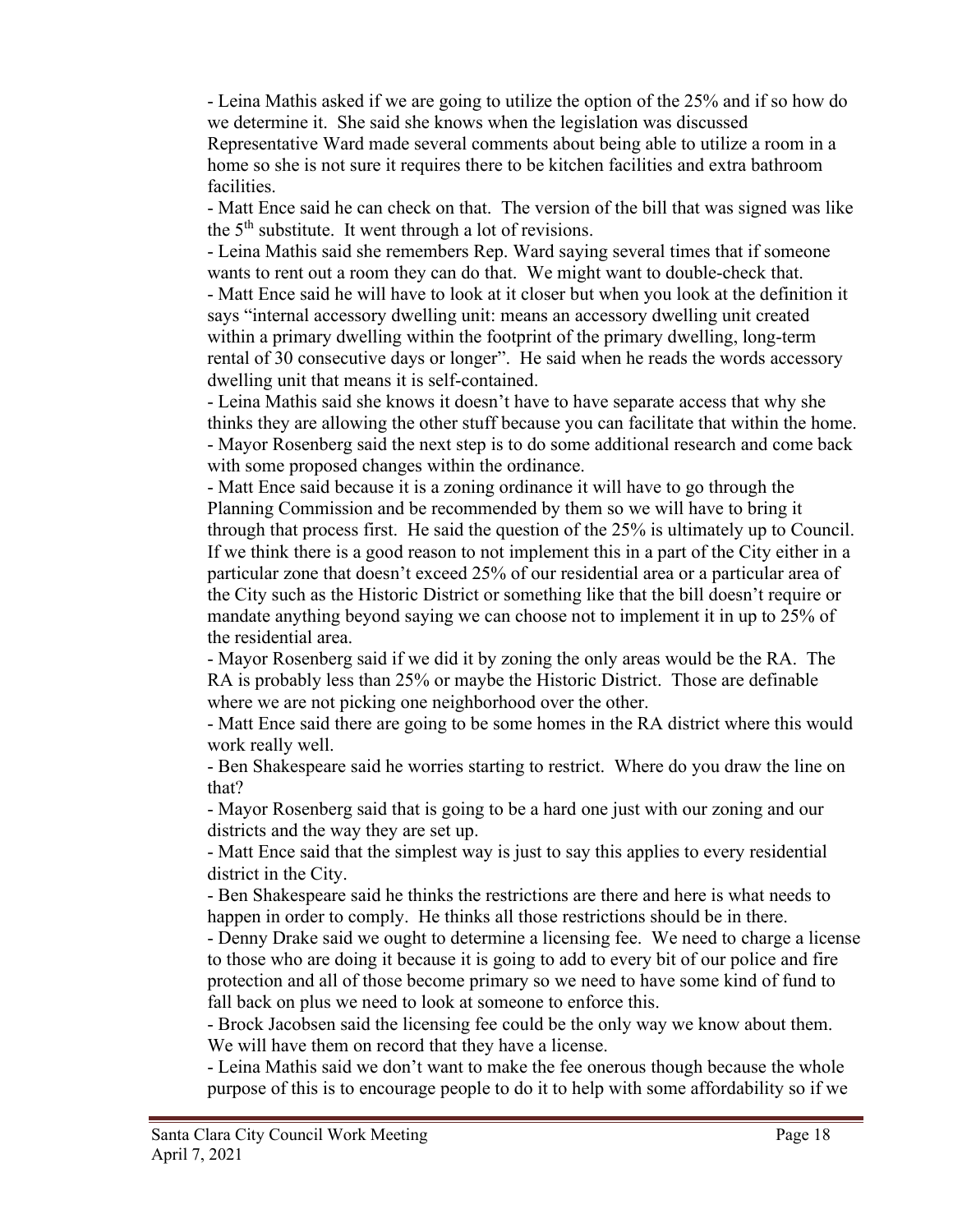make the licensing so hard and expensive to get you might discourage people. - Ben Shakespeare said when you have an owner occupied dwelling you are screening that renter pretty well. This has the ability to be good but he they need to have a license and they need to register it and they need to do it right.

- Mayor Rosenberg asked if this only applies to owner occupied.

- Matt Ence said yes. It is only owner occupied.

- Brock Jacobsen said they would have a renter's license or a landlord license. He said we may just go to everyone to get a license, even short-term rentals.

- Gary Hall asked if it said anything in the bill about parking on the street. Can the added parking be on the street or does it specify it has to be on their property?

- Matt Ence said he thinks it has to be off street.

- Ben Shakespeare said he thinks whatever we do that we make sure it states that.

- Bob Nicholson, City Planner, stated that right now in all the residential zones, the RA, the R-1-10 and R-1-10 Mixed Use zone, they all do allow for both internal ADU's and detached. Santa Clara is ahead of the curve really. What we will have to change is called conditional use but the code also allows Staff as part of the TRC to approve those second units but under the new one the internal ADU has to be classified as a permitted use. Right now our code says the size limits are 450 sq ft up to 850 sq ft unless otherwise approved by Planning Commission. Under the new code you can't set any size limitations on an internal. This has been an option for people to go ahead and use these in Santa Clara.

- Jarett Waite asked how this modifies the Building Code for ADU's. Has that come out yet?

- Corey Bundy said in the past when a person wanted to put the egress window or the egress out of the basement area as long as it wasn't structural but he said he doesn't know how this bill has defined it. He said he will have to look a little deeper into it. - Matt Ence said the current State Code says that under certain circumstances such as an owner occupied dwelling that you can't require that upgrade and this bill did add a line to that section that says that that does not apply to these types of units so that does make a change there. He said the only thing he sees that would make a change in the code is that specific requirement, the egress windows. Other than that he doesn't see any difference.

- Corey Bundy said our current code says that if you do have an accessory dwelling you'd have another address so having these licensed we should probably put something in the code that gives it two addresses so emergency will know that there are two dwelling units there.

# **3. Staff Reports:**

Fire Chief Randy Hancey

- Working on getting Engine 34 up and going.

- The remodel is moving along at Rachel Station. Cabinets are going in today. They are hoping the remodel will be completed by the end of the month.

- They had 118 calls for service last month. They seem to be gradually increasing each month. They average about 3 calls a day.

- The Wild Land Seasonal Crew applications opened up for this month. By the end of the month we should be able to hire our seasonal crew so they can start in May.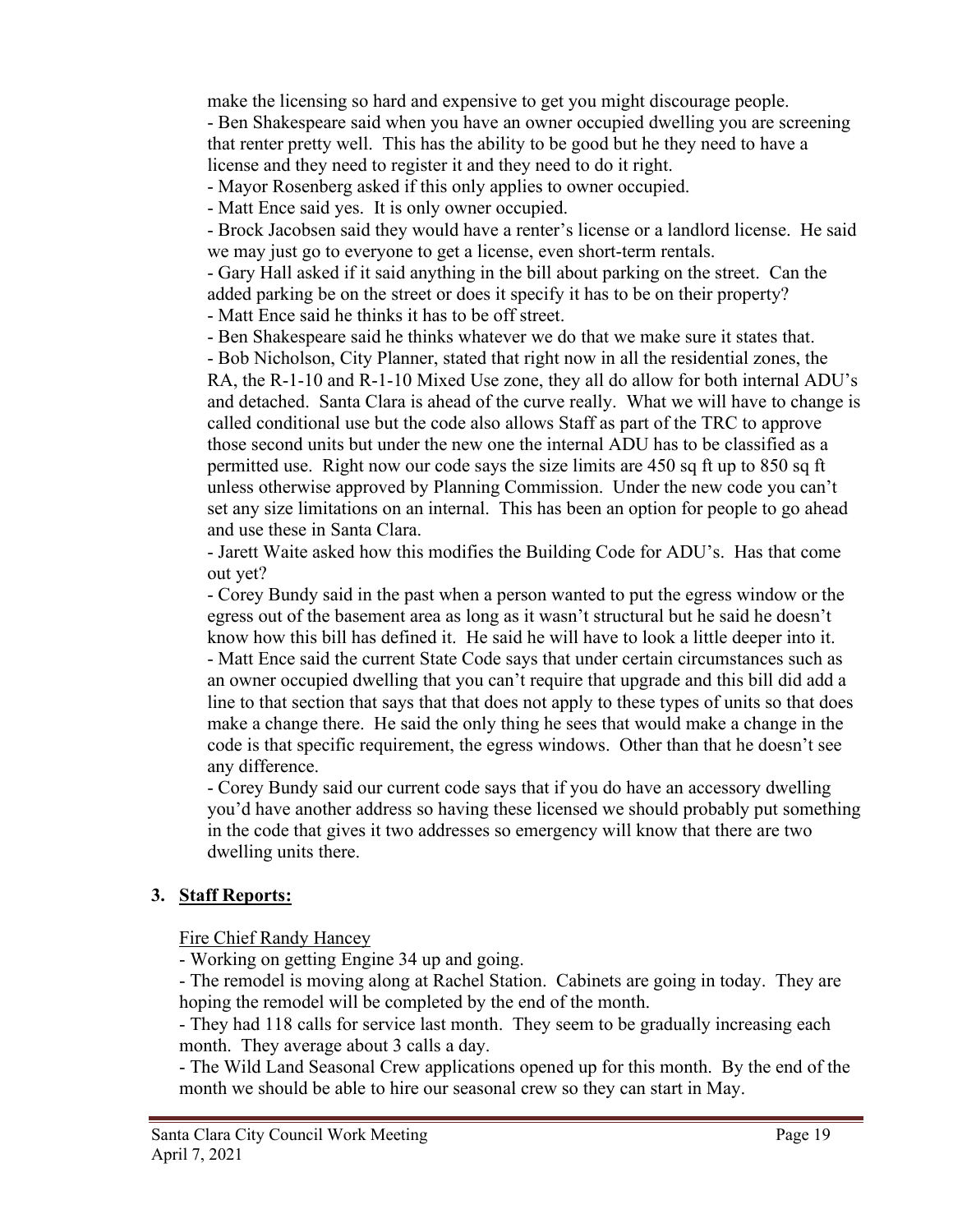- Denny Drake asked if Chief Hancey had a number for the out of area calls.

- Chief Hancey said they have been tracking that. This past weekend they had 3 calls out into the County area. They were all pretty significant motor vehicle crashes. They responded out there with ambulance and fire. One was a life flight so it was a nontransport. Another one was a fatality and the third one was a non-transport. The only way the City gets money back for those our of area calls is if there is a transport so we need to go back and revisit with the County for us responding out to these areas so type a reimbursement or compensation for providing that service.

- Brock Jacobsen said they did put together a spreadsheet going back 3 to 5 years. We will update it with the current year.

- Denny Drake asked for a copy of that.

### Gary Hall

- The new employee started yesterday. He seems pretty knowledgeable and is a hard worker. He also talked about Jeremy. He has been a journeyman for about a year. He is very knowledgeable.

- The 100 ft bucket truck should be delivered tomorrow so we can work on our transmission lines.

- Hassel Substation upgrade needs to be done before we can upgrade our Scada system. That will be happen this next year.

- They are working on the Lava Flow project. The digging is very difficult. We had to rent a hammer attachment for our mini excavator. We actually borrowed Ivins City's excavator to help dig while the other was hammering. It is pretty slow going. Then we can get that overhead line taken down behind the Westbrook's house.

- He hasn't heard anything on the air permit yet for our new generator. They should be just about finished up with it. We go a bill for some of that. He hasn't heard if it has passed yet or not. We are going to miss the summer run for that generator anyway. There is not way it will be in on time but we will be ready for next year.

- We received an award from the American Public Power Association (APPA) because we were in the top 25% for utilities our size for having very few power outages in the City. We will be getting a plaque for that. He said his crews do a really good job of preventative work such as tree trimming and replacing power poles or transformers or whatever needs to be done before we have a power outage. He commends his employees for that.

- Jarett Waite asked Gary where his office is now.

- Gary Hall said his office is now at Town Hall instead of down at the yard.

### Dustin Mouritsen

- One crew is working up at the detention basin behind Ryan Anderson's house. They have most of the basin cleaned out and the pipe and the box in. It is ready to handle a storm. All they have to finish is the riprap inside of the dam and then we are creating a little spillway off of the top and tying it into another drain line.

- One crew has been out and has just finished up crack seal this week. We were able to get every road done that we are going to slurry seal. The crew set a record. They did about 55 pallets of crack seal. The most we have ever done was 40. This project is one of the bigger ones we have ever done. It is 1.6 million sq ft of slurry seal coming. We have received four bids. He said he will bring those bids to Council next week for Council's review. The company thinks they can come in about a month.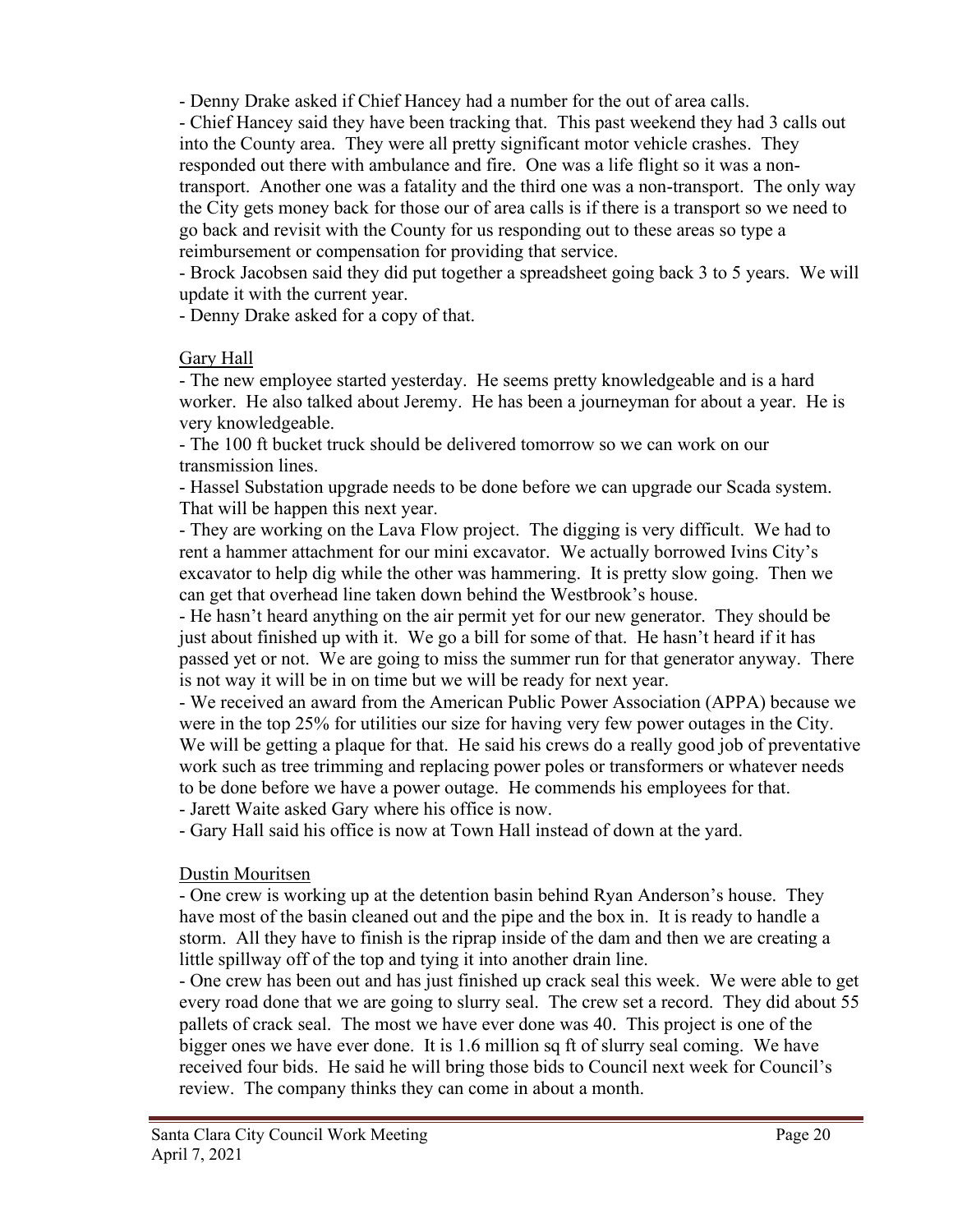- We started Well #7 this week. It is a seasonal well. So far it seems to be running really well.

- He attended a Water Conservation District Meeting on Monday. They sent out a warning about the possibility of rolling blackouts from the wildfires because the power lines come down from Central. It came really close to having to turn it off last year. They are the ones that provide the power for Wells 6 and 7. He said that we might want to look into a mobile generator so we can at least run one well. It is enough that we would be out of power but to be out of water too would not be good. He wants to look at that if that is something that Council would be interested in.

- The South Hills waterline is coming along. They have gotten from Stucki Springs intersection all the way to the tie-in below our water tank, almost 2,000 ft of waterline so far. We haven't had any problems with the contractor. It is going really well.

- Mayor Rosenberg asked about the wells. He asked if there was a way to segregate the water once it is mixed. Would we be generating power to turn the water on to feed Ivins and St. George?

- Dustin Mouritsen said technically yes.

- Mayor Rosenberg asked Dustin to discuss this with Ivins and St. George.

- Dustin Mouritsen said if theirs weren't running they wouldn't be able to get any water into that tank so what went in would just be ours and right back out and into our other one. - Mayor Rosenberg asked if there is a way we can isolate the water in Wells 7 and 8 into the Santa Clara system and bypass St. George and Ivins.

- Dustin Mouritsen said no we would have to let it pass through their tank and then pull it from that pipeline to ours and they could pull it out of that tank as well.

- Mayor Rosenberg said this needs to be like a compact thing. We need to have enough standby generation to be able to keep the wells running for all the communities and not just Santa Clara trying to do it for everybody. Let's see if we can get some commitment. If we put water in the tank they will use it.

- Leina Mathis complimented Dustin's crew on the sealing they did in front of her house. They did a really good job.

### Corey Bundy

- New home permits issued was 21. We are at 82 homes. We issued 9 townhomes yesterday for Solace Development. We have 60 homes in plan review as part of that same development. They will be recording the next phase and there will probably be another 60. There are 8 other various plan reviews. We have one solar permit. We have 282 active building permits. Between March 1 and March 31 we did 295 building and storm water inspections. The final plat for Desert Village Ph. 2 for Cole West is going to Planning Commission for their final plat.

- We will also do a training on the 2021 Utah Legislation Session Bills. We will be talking about House Bills 82, 89 and 409 at Planning Commission.

- Scott Bannon has done 7 code enforcement work orders, 1 nuisance court case and has done his monthly dam inspection and 4 facility inspections and 10 storm water subdivision inspections. He said that 2 SWIP and State NOI (Notice of Intents) were reviewed and approved by Scott and he also helped do a newsletter. He also went to a Storm Water meeting and an Adopted Water Way meeting.

- We turned on the cooling tower water so it is all up and going. We are working on a bid so that somebody monitors that cooling tower. We need 3 bids so we are waiting for those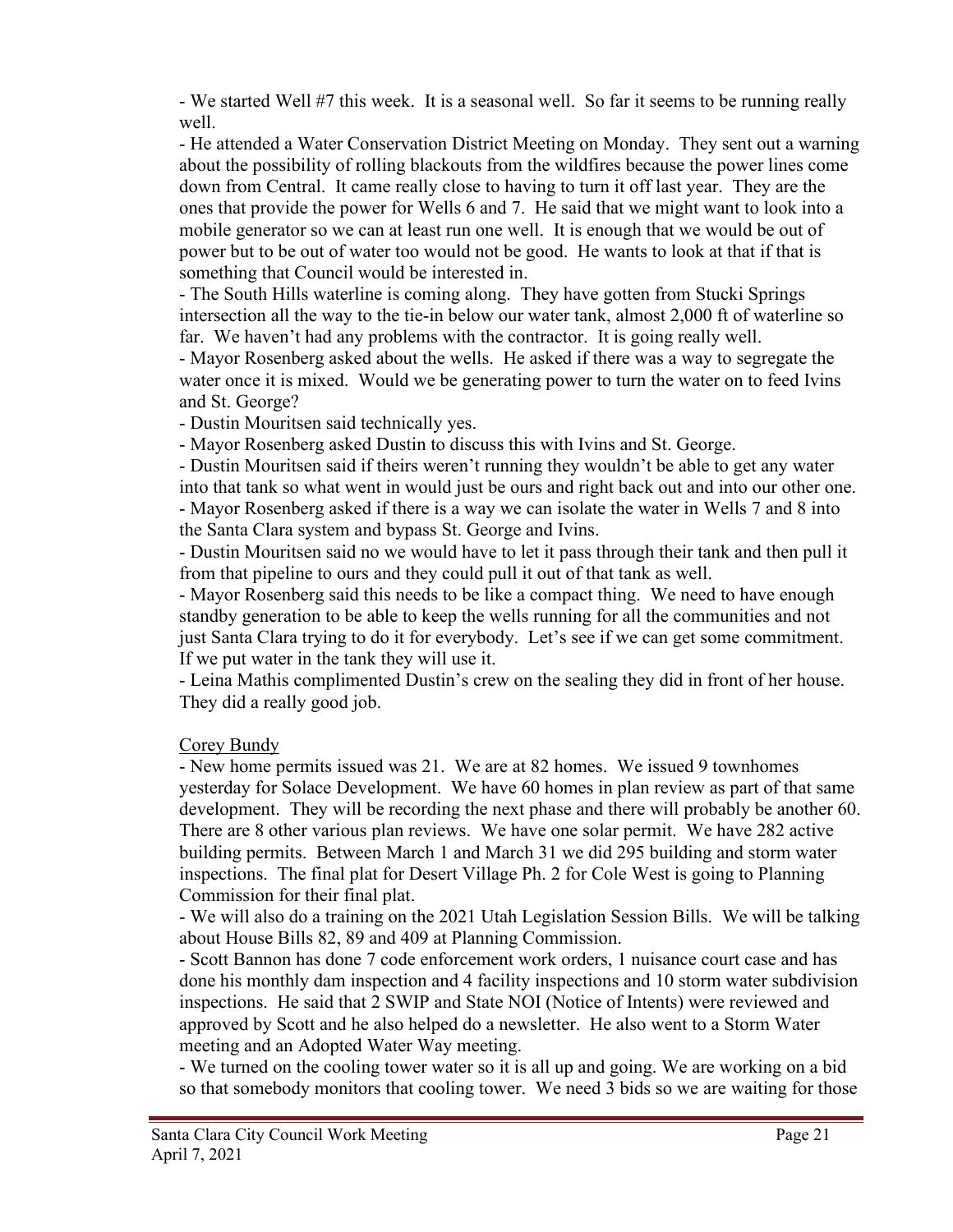bids to come in.

- We have a bypass leak up in the mezzanine that is going to cost about \$1,500 to fix. We are getting warm water in our urinals and toilets upstairs because of a bypass valve. We have a contract with Ace Mechanical to come in and fix that.

- Our commercial projects up by Harmon's are coming out of the ground. There is a lot of block work going on right now on Tagg N' Go. The same block people will move over and do Mo' Bettahs. The roof is starting on Ace Hardware. Quench It has a pad. - The Building Department has put a building survey on the website so any contractor that wants to go on there and rate the Building Department for quality of service so that way the Building Department knows what the contractors are feeling. We sent that out to all our contractors and we got 16 respondents. Most of them are positive. It was anonymous so they don't have to put their names down. If Council wants to see it, it is on the website.

### Brock Jacobsen

- We are working on getting cameras in all of our parks. We are waiting on Infowest to get a few things done Internet-wise and then we will be getting the cameras up and running.

- Steve Hansen from the Trust called and wants to do a training. He will get that out to Staff and show that training. They may do some land use training with Planning Commission as well.

- April 22 & 23 is the League of Cities and Towns Conference. The first Monday and Tuesday and Wednesday of that is UCMA. He will be attending that on those days. - We are upgrading the Parlant system. We have purchased Blackboard and are now working with them on upgrading to where they can run with Polorus. Kristelle is running the point on that. We are doing a lot of IT maintenance.

### Mayor Rosenberg

- There are a couple of concerns from residents. We are getting a lot of calls concerning traffic and traffic speed particularly on Santa Clara Drive and Pioneer Parkway. He asked St. George City for some traffic data. He sent that to Council. He said he thinks he can get the Pioneer/Rachel intersection data. We have had about a 6,000 vehicle a day increase on Sunset Blvd. and Santa Clara Drive over a year from March of last year to March of this year. We had a couple of near misses in the downtown in the crosswalk on Chapel Street. The parents of one of these near misses contacted him so he told them we are looking at some of the traffic on those streets and we may consider maybe some flashing crosswalk lights that would light up when there is someone in the crosswalk. He asked Dustin to give us some ballpark prices on what that would cost. He also wants to get a bid for a warrant study for how close we are for a second traffic signal on Santa Clara Drive possibly at Chapel Street. Chapel Street is wired for one. He is not sure it will meet warrants but we have to do something to slow the traffic down on Santa Clara Drive and create some gaps for the side streets that come out there because it if fairly continuous. He is going to get some quotes and bring it back to Council. We did a warrant study for traffic signals at Pioneer and Red Mountain and Rachel and the new road that goes into Solace as part of the Solace project, the Regal Homes project and the Silverado project. The one at Rachel that goes into Solace doesn't seem like it would meet warrants for a long, long time but the one at Red Mountain and Pioneer will probably work okay for Solace and Regal homes but the next project that came in and if the Silverado project on